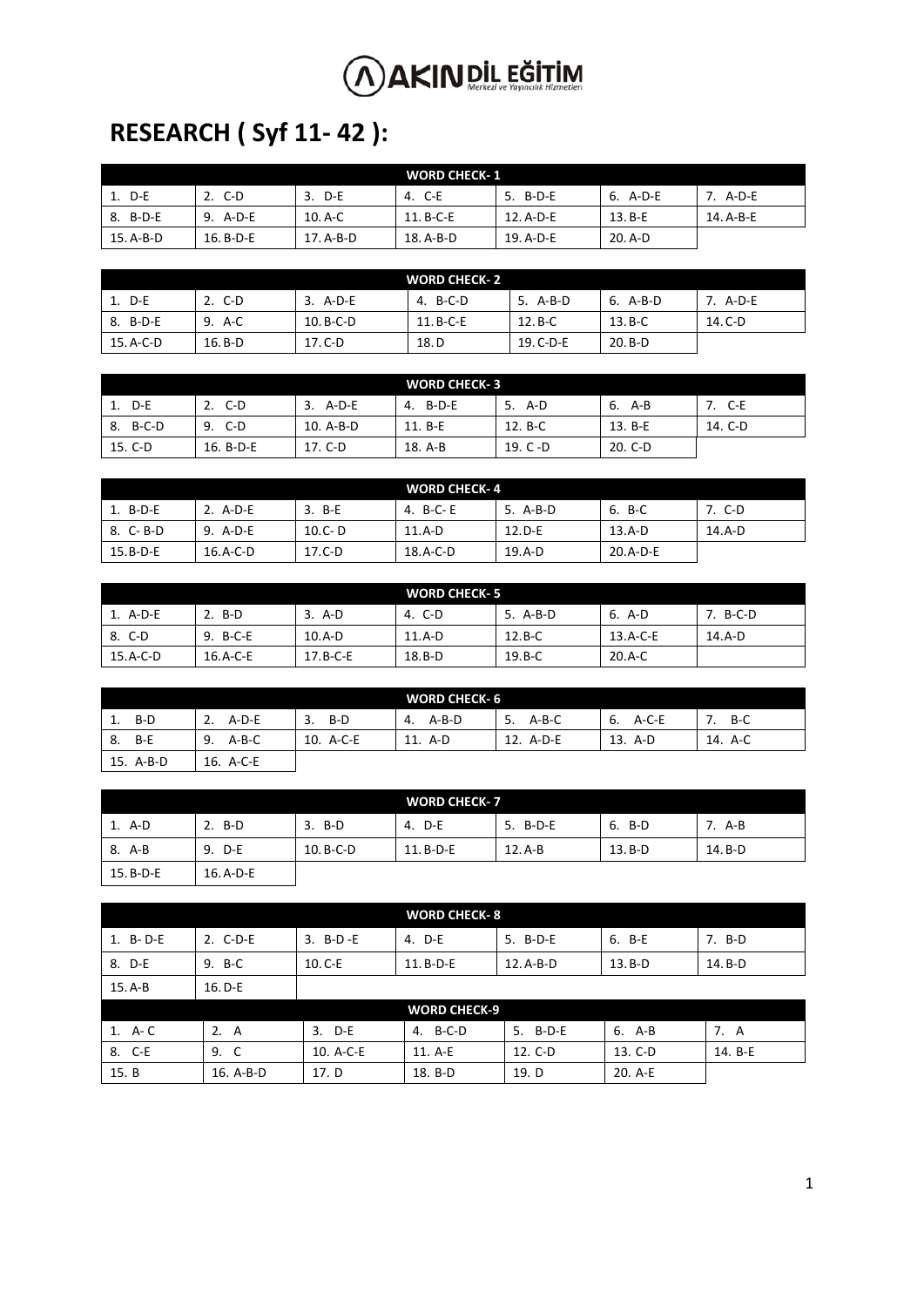| <b>WORD CHECK-10</b>    |                      |                     |                  |                    |       |         |
|-------------------------|----------------------|---------------------|------------------|--------------------|-------|---------|
| D<br>1<br>◡<br><b>.</b> | ∽<br><u>.</u><br>֊   | $\mathsf{A}$<br>. ب | B<br>-4.         | 5.<br>$\mathsf{H}$ | ь.    | B<br>,, |
| 8.<br>В                 | 9.<br>$\overline{A}$ | 10. C               | -<br>11<br>ᆂᆂ. 느 | 12. D              | 13. C | 14. C   |
| 15. D                   |                      |                     |                  |                    |       |         |

| <b>WORD CHECK-11</b> |                 |         |             |          |          |          |
|----------------------|-----------------|---------|-------------|----------|----------|----------|
| <b>.</b>             | <u>. .</u><br>╰ | B<br>э. | 4.<br>A     | 5.<br>ັ  | ь.       | . .<br>ັ |
| 8.                   | 9.<br>В         | 10. C   | 11<br>11. M | 12.<br>D | 13.<br>A | 14. C    |
| 15. B                |                 |         |             |          |          |          |

| <b>CLOZE TEST CEVAP ANAHTARI</b> |                   |                   |                   |  |  |  |
|----------------------------------|-------------------|-------------------|-------------------|--|--|--|
| <b>PARAGRAF1</b>                 | <b>PARAGRAF 2</b> | <b>PARAGRAF3</b>  | PARAGRAF 4        |  |  |  |
| 1) concept                       | 1) suggest        | 1) pioneer        | 1) advocated      |  |  |  |
| 2) conducted                     | 2) through        | 2) asserted       | 2) leading        |  |  |  |
| 3) classify                      | 3) estimated      | 3) rejected       | 3) assumption     |  |  |  |
| 4) controversial                 | 4) related        | 4) contributions  | 4) relied         |  |  |  |
| 5) alleged                       | 5) criticism      | 5) phenomena      | 5) evidence       |  |  |  |
|                                  |                   |                   |                   |  |  |  |
| <b>PARAGRAF 5</b>                | PARAGRAF 6        | <b>PARAGRAF 7</b> | <b>PARAGRAF 8</b> |  |  |  |
| 1) explorer                      | 1) expert         | 1) suggested      | 1) skeptics       |  |  |  |
| 2) proposing                     | 2) referred to    | 2) found out      | 2) cited          |  |  |  |
| 3) conducted                     | 3) evolutionary   | 3) claimed        | 3) point out      |  |  |  |
| 4) identified                    | 4) societies      | 4) held           | 4) supervised     |  |  |  |
| 5) distinct                      | 5) skeptics       | 5) led            | 5) examined       |  |  |  |
|                                  |                   |                   |                   |  |  |  |

|                | <b>ANSWER KEY: UNIT ONE - READING 1</b> |                |               |  |  |  |
|----------------|-----------------------------------------|----------------|---------------|--|--|--|
| <b>SKILL 1</b> | <b>SKILL 2</b>                          | <b>SKILL 3</b> |               |  |  |  |
| 1)B            | 9) B                                    | 1) discuss     | 2) random     |  |  |  |
| 2)A            | $10)$ C                                 | 3) area        | 4) possible   |  |  |  |
| 3)D            | 11) B                                   | 5) opposing    | 6) supreme    |  |  |  |
| 4)E            | 12) A                                   | 7) finally     | 8) finding    |  |  |  |
| 5)B            |                                         | 9) different   | 10) speculate |  |  |  |
| 6)C            |                                         | 11)show        | 12) Progress  |  |  |  |
| 7)D            |                                         | 13) move       | 14) perform   |  |  |  |
| 8)A            |                                         |                |               |  |  |  |

|                | <b>ANSWER KEY: UNIT ONE - READING 2</b> |                |                |               |  |  |  |
|----------------|-----------------------------------------|----------------|----------------|---------------|--|--|--|
| <b>SKILL 1</b> |                                         | <b>SKILL 2</b> | <b>SKILL 3</b> |               |  |  |  |
| 1)D            | 6) B                                    | 11)D           | 1) conclude    | 2) boost      |  |  |  |
| 2)E            | 7) E                                    | $12)$ C        | 3) reduce      | 4) approve    |  |  |  |
| 3)A            | 8) C                                    | $13)$ A        | 5) during      | 6) overcome   |  |  |  |
| 4)D            | 9) A                                    |                | 7) observe     | 8) claim      |  |  |  |
| 5)A            | 10) D                                   |                | 9) various     | 10) report    |  |  |  |
|                |                                         |                | 11) beneficial | 12) Indicate  |  |  |  |
|                |                                         |                | 13) Illness    | 14) Volunteer |  |  |  |
|                |                                         |                | $15)$ lead     |               |  |  |  |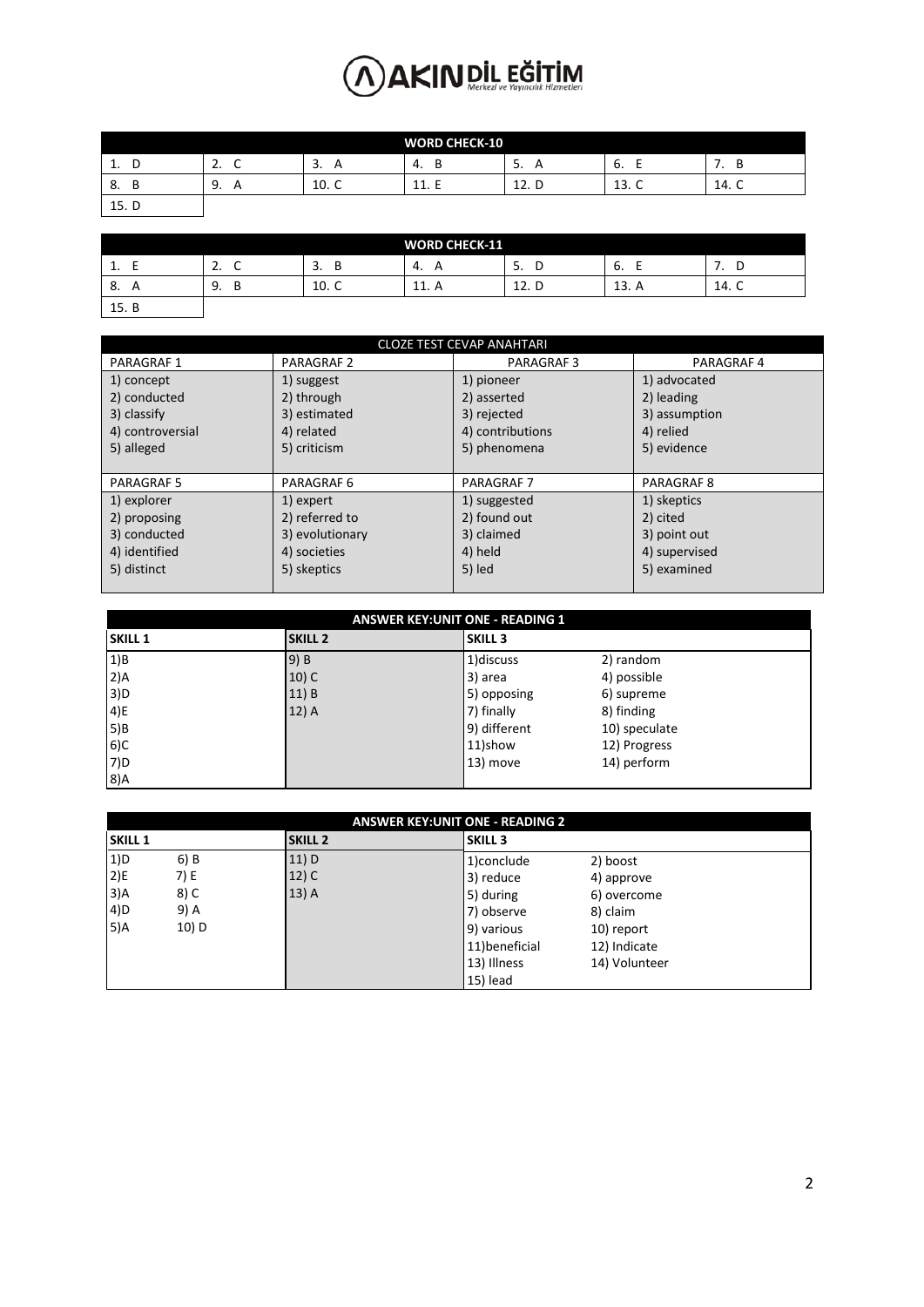|                | <b>ANSWER KEY: UNIT ONE - READING 3</b> |                |                  |              |  |  |  |  |
|----------------|-----------------------------------------|----------------|------------------|--------------|--|--|--|--|
| <b>SKILL 1</b> |                                         | <b>SKILL 2</b> | <b>SKILL 3</b>   |              |  |  |  |  |
| 1)E            | 6) E                                    | 9) B           | 1) occur         | 2) Logical   |  |  |  |  |
| 2)D            | 7) C                                    | $10)$ D        | 3) important     | 4) Follower  |  |  |  |  |
| 3)B            | 8) A                                    | $11)$ A        | 5) ineffective   | 6) largely   |  |  |  |  |
| 4)A            |                                         |                | 7) differentiate | 8) Hidden    |  |  |  |  |
| 5)B            |                                         |                | 9) Relied on     | 10) False    |  |  |  |  |
|                |                                         |                | 11)Indicate      | 12) Identify |  |  |  |  |
|                |                                         |                | 13) continually  | 14) suggest  |  |  |  |  |
|                |                                         |                | 15) accidental   |              |  |  |  |  |

|                | <b>ANSWER KEY: UNIT ONE - READING 4</b> |                |                |                |  |  |  |  |
|----------------|-----------------------------------------|----------------|----------------|----------------|--|--|--|--|
| <b>SKILL 1</b> |                                         | <b>SKILL 2</b> | <b>SKILL 3</b> |                |  |  |  |  |
| $1)$ A         | 6)A                                     | $9)$ D         | 1)Wide         | 2) Acknowledge |  |  |  |  |
| $ 2$ )E        | 7) C                                    | $10)$ C        | 3) Issue       | 4) Program     |  |  |  |  |
| 3)C            | 8) D                                    | 11) B          | 5) Declare     | 6) Proof       |  |  |  |  |
| 4)B            |                                         |                | 7) Explicit    | 8) projection  |  |  |  |  |
| 5)D            |                                         |                | 9) Famous      | 10) Ignore     |  |  |  |  |
|                |                                         |                | 11)Shift       | 12) Expert     |  |  |  |  |
|                |                                         |                | 13) Ongoing    | 14) Release    |  |  |  |  |
|                |                                         |                | 15) Infamous   | 16) Effect     |  |  |  |  |

#### **SCIENCE & TECHNOLOGY ( Syf 43-68 ):**

|     |         |             |               | <b>WORD CHECK-1</b> |            |              |           |
|-----|---------|-------------|---------------|---------------------|------------|--------------|-----------|
| 1.  | C-D     | $A-D$<br>2. | $A-B-C$<br>3. | B-C-D<br>4.         | B-C<br>5.  | 6.<br>D      | A-D       |
| -8. | $A-D-E$ | 9.<br>B-D   | 10. B-D-E     | 11. B               | 12.<br>A-D | 13.<br>- D   | 14. B-C-D |
|     | 15. A-D | 16. A-D     | A-B<br>17.    | 18. A-D             | 19. B-D    | B-D-E<br>20. |           |

|     |         |             |              | <b>WORD CHECK-2</b> |             |                |         |
|-----|---------|-------------|--------------|---------------------|-------------|----------------|---------|
| 1.  |         | $B-C$<br>2. | A-D<br>3.    | A-D<br>4.           | $C-D$<br>5. | $A-B-C$<br>-6. |         |
| -8. | B-E     | 9.<br>A-D   | 10. A-D-E    | 11. A-B-E           | D-E<br>12.  | 13.<br>$A-B-D$ | 14. B-C |
|     | 15. A-D | 16. D       | - C-E<br>17. | 18. C-D             | 19. C-E     | 20.<br>A       |         |

| <b>WORD CHECK-3</b> |           |           |             |         |             |         |
|---------------------|-----------|-----------|-------------|---------|-------------|---------|
| 1. B-D-E            | 2. A-B    | $3.$ A-D  | 4. B-D      | 5. C    | 6. B-C-D    | 7. D-E  |
| 8. D-E              | 9. C-D    | $10. B-C$ | $11. D - E$ | 12. A-C | $13. C-D-E$ | 14. A-B |
| 15. A-C             | $16. A-D$ | $17. B-D$ | 18. B-D-E   | 19. C-D | 20. D-E     |         |

|    |         |             |            | <b>WORD CHECK-4</b> |           |              |         |
|----|---------|-------------|------------|---------------------|-----------|--------------|---------|
| 1. | A-D     | $A-D$<br>2. | A-B<br>3.  | <b>B</b><br>4.      | 5.<br>D   | -6.<br>A-B   | $B-D$   |
| 8. | C-D     | 9.<br>A-B   | 10. C-D    | - C-D<br>11.        | 12. A-C-D | 13.<br>B-E   | 14. B-E |
|    | 15. A-B | 16. A-D     | B-D<br>17. | 18. A-B             | 19. B-D   | 20.<br>A-B-D |         |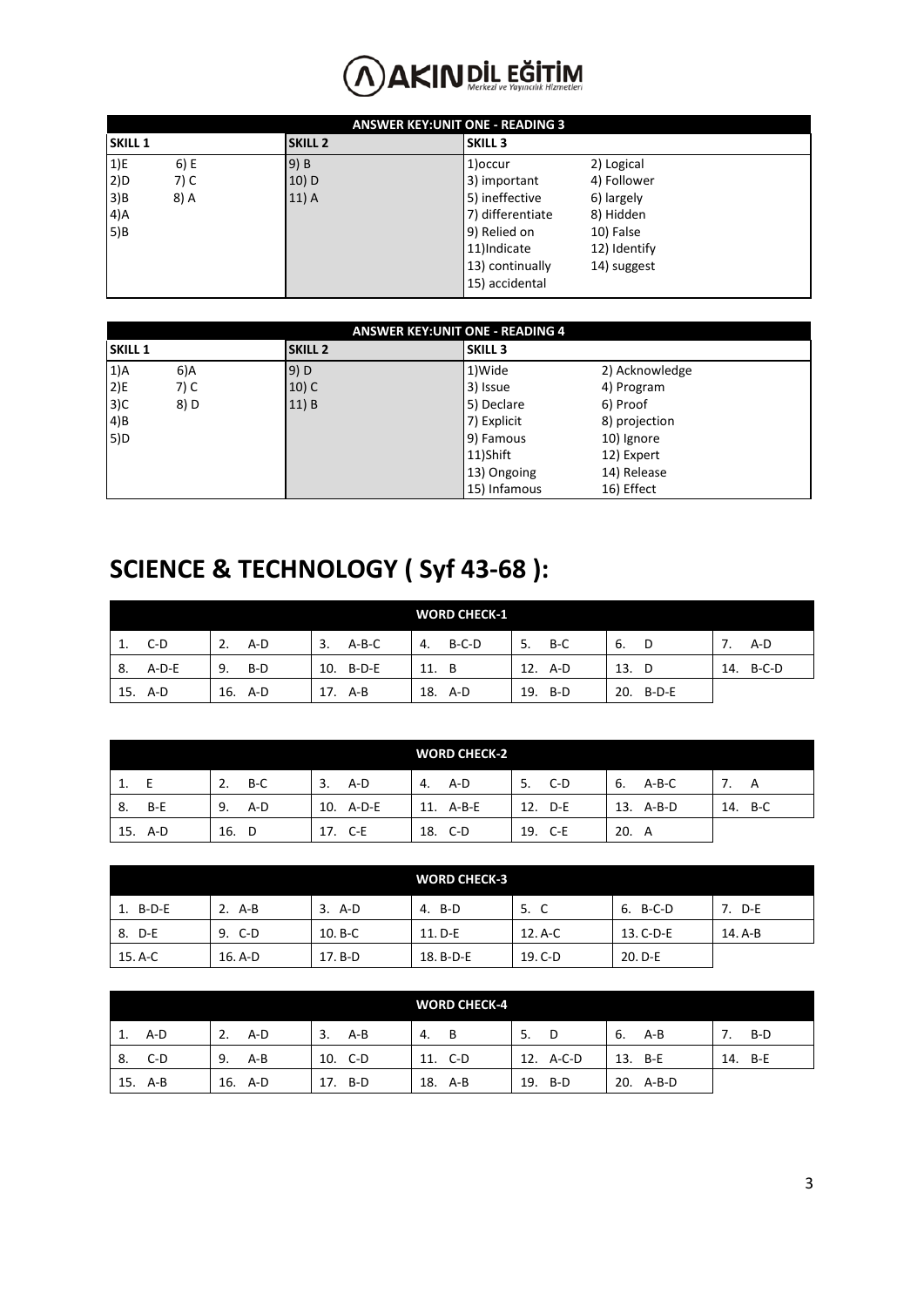| <b>CLOZE TEST CEVAP ANAHTARI</b> |                   |                   |                   |  |  |  |  |  |  |
|----------------------------------|-------------------|-------------------|-------------------|--|--|--|--|--|--|
| <b>PARAGRAF1</b>                 | <b>PARAGRAF 2</b> | <b>PARAGRAF3</b>  | <b>PARAGRAF4</b>  |  |  |  |  |  |  |
| 1) particles                     | 1) process        | 1) mechanism      | 1) curiosity      |  |  |  |  |  |  |
| 2) made up of                    | 2) devices        | 2) emit           | 2) dimensions     |  |  |  |  |  |  |
| 3) compound                      | 3) functions      | 3) operate        | 3) infinite       |  |  |  |  |  |  |
| 4) uncombined                    | 4) distinct       | 4) devices        | 4) density        |  |  |  |  |  |  |
| 5) range                         | 5) modified       | 5) monitoring     | 5) evaluated      |  |  |  |  |  |  |
| <b>PARAGRAF5</b>                 | <b>PARAGRAF 6</b> | <b>PARAGRAF 7</b> | <b>PARAGRAF 8</b> |  |  |  |  |  |  |
| 1) advances                      | 1) explicitly     | 1) benefit        | 1) make use of    |  |  |  |  |  |  |
| 2) constructed                   | 2) holds          | 2) tools          | 2) instruments    |  |  |  |  |  |  |
| 3) installed                     | 3) approaches     | 3) available      | 3) arises         |  |  |  |  |  |  |
| 4) devices                       | 4) effect         | 4) barriers       | 4) advanced       |  |  |  |  |  |  |
| 5) fluid                         | 5) skeptics       | 5) destructive    | 5) devise         |  |  |  |  |  |  |

|                |      | <b>READING PASSAGE - 1</b><br><b>ANSWER KEY</b> |                |                 |
|----------------|------|-------------------------------------------------|----------------|-----------------|
| <b>SKILL 1</b> |      | <b>SKILL 2</b>                                  | <b>SKILL 3</b> |                 |
| $1)$ A         | 6) E | 9) D                                            | 1) advance     | 2) accelerate   |
| 2) D           | 7) C | $10)$ A                                         | 3) enlarge     | 4) way          |
| $3)$ A         | 8) B | 11) E                                           | 5) effect      | 6) dispute      |
| 4) C           |      |                                                 | 7) get         | 8) realise      |
| $5)$ C         |      |                                                 | 9) view        | 10) alter       |
|                |      |                                                 | 11) source     | 12) experiment  |
|                |      |                                                 | 13) ten years  | 14) make use of |
|                |      |                                                 | 15) face       | 16) doubtful    |

|                    | <b>READING PASSAGE - 2</b><br><b>ALTERNATIVE ENERGY SOURCES</b> |       |                    |                                |                            |  |  |  |  |  |
|--------------------|-----------------------------------------------------------------|-------|--------------------|--------------------------------|----------------------------|--|--|--|--|--|
| SKILL <sub>1</sub> |                                                                 |       | SKILL <sub>2</sub> | <b>SKILL 3: WORD MATTCHING</b> |                            |  |  |  |  |  |
| 1) D               | 4) C                                                            | 7) B  | 1) D               | 1) protect: guard              | 11) determine: identify    |  |  |  |  |  |
| 2) E               | 5) E                                                            | 8) A  | $2)$ A             | 2) diminish: reduce            | 12) indicate: show         |  |  |  |  |  |
| $3)$ A             | 6) A                                                            | 9) B  | 3) B               | 3) generate: create            | 13) discover: reveal       |  |  |  |  |  |
|                    |                                                                 | 10) D | 4) D               | 4) pursue: look for            | 14) constantly: continuous |  |  |  |  |  |
|                    |                                                                 | 11) E |                    | 5) implement: apply            | 15) artificial: manmade    |  |  |  |  |  |
|                    |                                                                 |       |                    | 6) satisfy: persuade           | 16) exhaust: weaken        |  |  |  |  |  |
|                    |                                                                 |       |                    | 7) individual: personal        |                            |  |  |  |  |  |
|                    |                                                                 |       |                    | 8) disaster: tragedy           |                            |  |  |  |  |  |
|                    | 9) concern about: worry                                         |       |                    |                                |                            |  |  |  |  |  |
|                    |                                                                 |       |                    | 10) effect: result             |                            |  |  |  |  |  |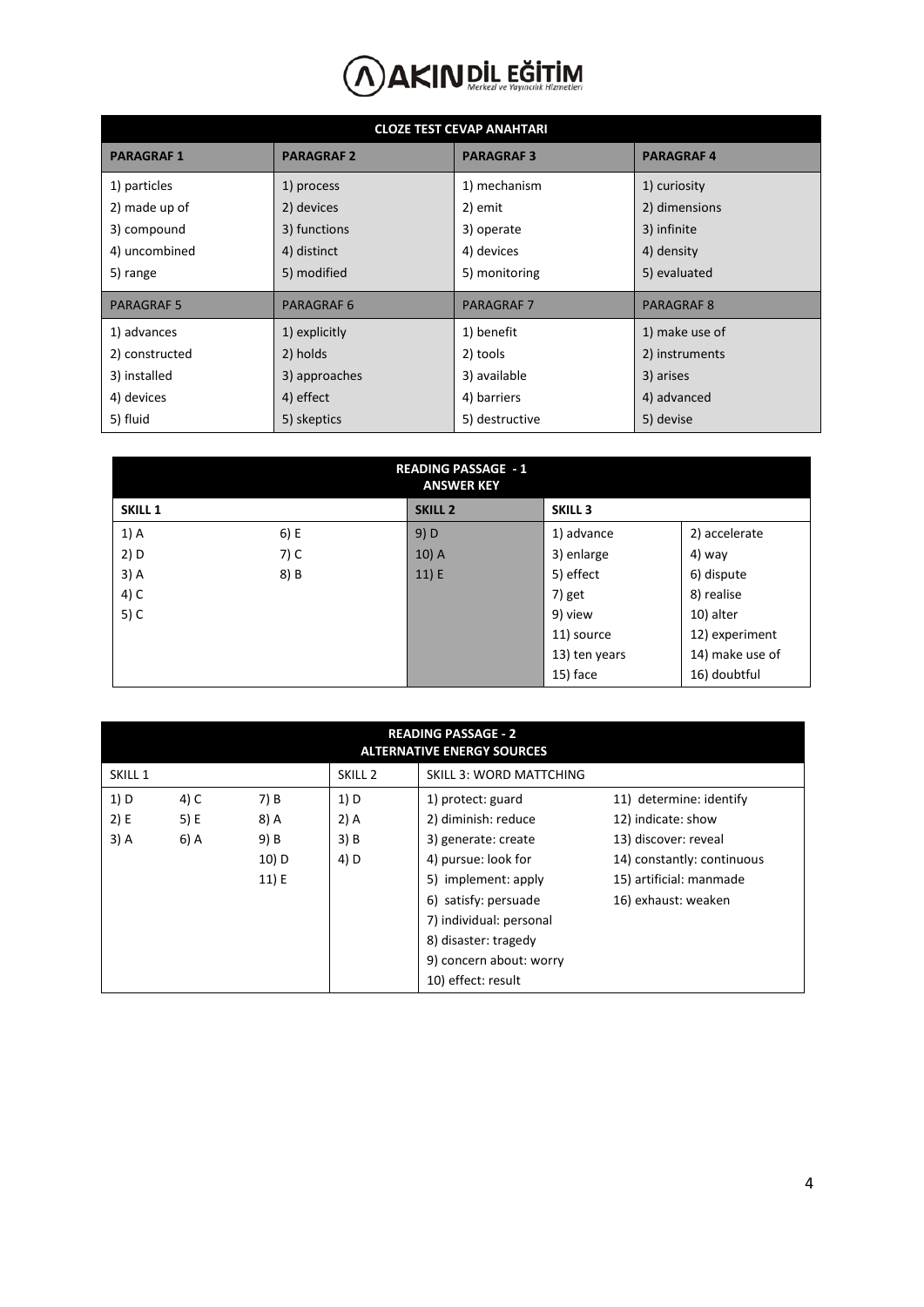|                    | <b>READING PASSAGE - 3</b><br><b>ANSWER KEY: BLACK HOLES</b> |      |        |                       |                           |  |  |  |  |
|--------------------|--------------------------------------------------------------|------|--------|-----------------------|---------------------------|--|--|--|--|
| SKILL <sub>1</sub> | <b>SKILL 3: WORD MATTCHING</b><br>SKILL <sub>2</sub>         |      |        |                       |                           |  |  |  |  |
| $1)$ C             | 4) B                                                         | 7) D | 1) E   | 1) take in: absorb    | 9) foresee: predict       |  |  |  |  |
| 2) D               | 5) A                                                         | 8) C | $2)$ B | 2) reveal: understand | 10) cooperate: interact   |  |  |  |  |
| $3)$ A             | 6) E                                                         |      | 3) E   | 3) accumulation: mass | 11) location: region      |  |  |  |  |
|                    |                                                              |      | 4) A   | 4) consume: swallow   | 12) giant: massive        |  |  |  |  |
|                    |                                                              |      |        | 5) shining: luminous  | 13) watching: observation |  |  |  |  |
|                    |                                                              |      |        | 6) area: region       | 14) neighbor: surrounding |  |  |  |  |
|                    | 7) associated: related<br>15) identify: detect               |      |        |                       |                           |  |  |  |  |
|                    |                                                              |      |        | 8) comprise: include  |                           |  |  |  |  |

|                    | <b>READING PASSAGE - 4</b><br><b>ANSWER KEY: SMARTPHONES</b> |       |                    |                                |                                 |  |  |  |  |  |
|--------------------|--------------------------------------------------------------|-------|--------------------|--------------------------------|---------------------------------|--|--|--|--|--|
| SKILL <sub>1</sub> |                                                              |       | SKILL <sub>2</sub> | <b>SKILL 3: WORD MATTCHING</b> |                                 |  |  |  |  |  |
| 1) E               | 4) C                                                         | 7) C  | 11) E              | 1) Addicted: dependent         | 12) Distant: remote             |  |  |  |  |  |
| $2)$ A             | 5) E                                                         | 8) E  | 12) B              | 2) Customized: tailor made     | 13) Indispensable: inevitable   |  |  |  |  |  |
| 3) B               | 6) A                                                         | 9) B  | $13)$ C            | 3) Gadget: tool                | 14) Surveillance: observing     |  |  |  |  |  |
|                    |                                                              | 10) D | 14) A              | 4) Privacy: confidentiality    | 15) Alter: change               |  |  |  |  |  |
|                    |                                                              |       | 15) E              | 5) Widespread. prevalent       | 16) Dramatically: significantly |  |  |  |  |  |
|                    |                                                              |       |                    | 6) After all: in conclusion    | 17) Numerous: innumerable       |  |  |  |  |  |
|                    |                                                              |       |                    | 7) Demand: want                | 18) The dawn of: the birth of   |  |  |  |  |  |
|                    |                                                              |       |                    | 8) Handy: useful               | 19) Besides: In addition        |  |  |  |  |  |
|                    |                                                              |       |                    | 9) Soar: rise                  | 20) Estimate: foresee           |  |  |  |  |  |
|                    |                                                              |       |                    | 10) Withstand: resist          | 21) Own: possess                |  |  |  |  |  |
|                    |                                                              |       |                    | 11) Aim: Seek                  | 22) Habit: custom               |  |  |  |  |  |
|                    |                                                              |       |                    |                                |                                 |  |  |  |  |  |
|                    |                                                              |       |                    |                                |                                 |  |  |  |  |  |

### **NATURE & ENVIRONMENT ( Syf 69-98 ):**

|    | NATURE - ENVIRONMENT WORD CHECK-1 (YERYÜZÜ SU GRUBU) |           |           |           |                |         |              |  |  |
|----|------------------------------------------------------|-----------|-----------|-----------|----------------|---------|--------------|--|--|
|    | B-C-D                                                | A-D       | A-D<br>3. | B-D<br>4. | $B-C-D$<br>-5. | 6. C-D  | $B-D$        |  |  |
| 8. | A-B                                                  | 9.<br>A-D | 10. B-D   | 11. D     | 12.<br>A-B     | 13. A-D | B-D-E<br>14. |  |  |
|    | 15. B-D                                              | 16. C-D   | - C-D     | 18. A-B-E | 19.<br>D-E     | 20. A-D |              |  |  |

|     | NATURE - ENVIRONMENT WORD CHECK-2 (YERYÜZÜ SU GRUBU) |             |             |            |              |              |     |  |  |
|-----|------------------------------------------------------|-------------|-------------|------------|--------------|--------------|-----|--|--|
|     | A-B                                                  | A-D         | $B-C$<br>3. | B-C<br>4.  | $A-B$<br>-5. | A-D<br>6.    | B-D |  |  |
| -8. | A- D                                                 | 9.<br>$A-B$ | C-D<br>10.  | 11. A-B-D  | B-D-E<br>12. | 13.<br>A-D   | 14. |  |  |
| 15. | C-D                                                  | 16. A       | A-B         | 18.<br>B-E | 19.          | 20.<br>A-B-D |     |  |  |

|    | NATURE - ENVIRONMENT WORD CHECK-3 (İKLİM ATMOSFER ) |                 |           |         |             |           |       |  |  |
|----|-----------------------------------------------------|-----------------|-----------|---------|-------------|-----------|-------|--|--|
|    | B-D                                                 | B-C-D           | C-D       | 4. A-C  | B-C-D<br>5. | 6. A-B    | B-C-E |  |  |
| 8. | A-D                                                 | 9.<br>D-E       | 10. A-C   | 11. A-D | 12. A-D     | 13. B-D-E | 14. B |  |  |
|    | 15. A-D-E                                           | 16. $A - B - C$ | 17. B-C-E |         |             |           |       |  |  |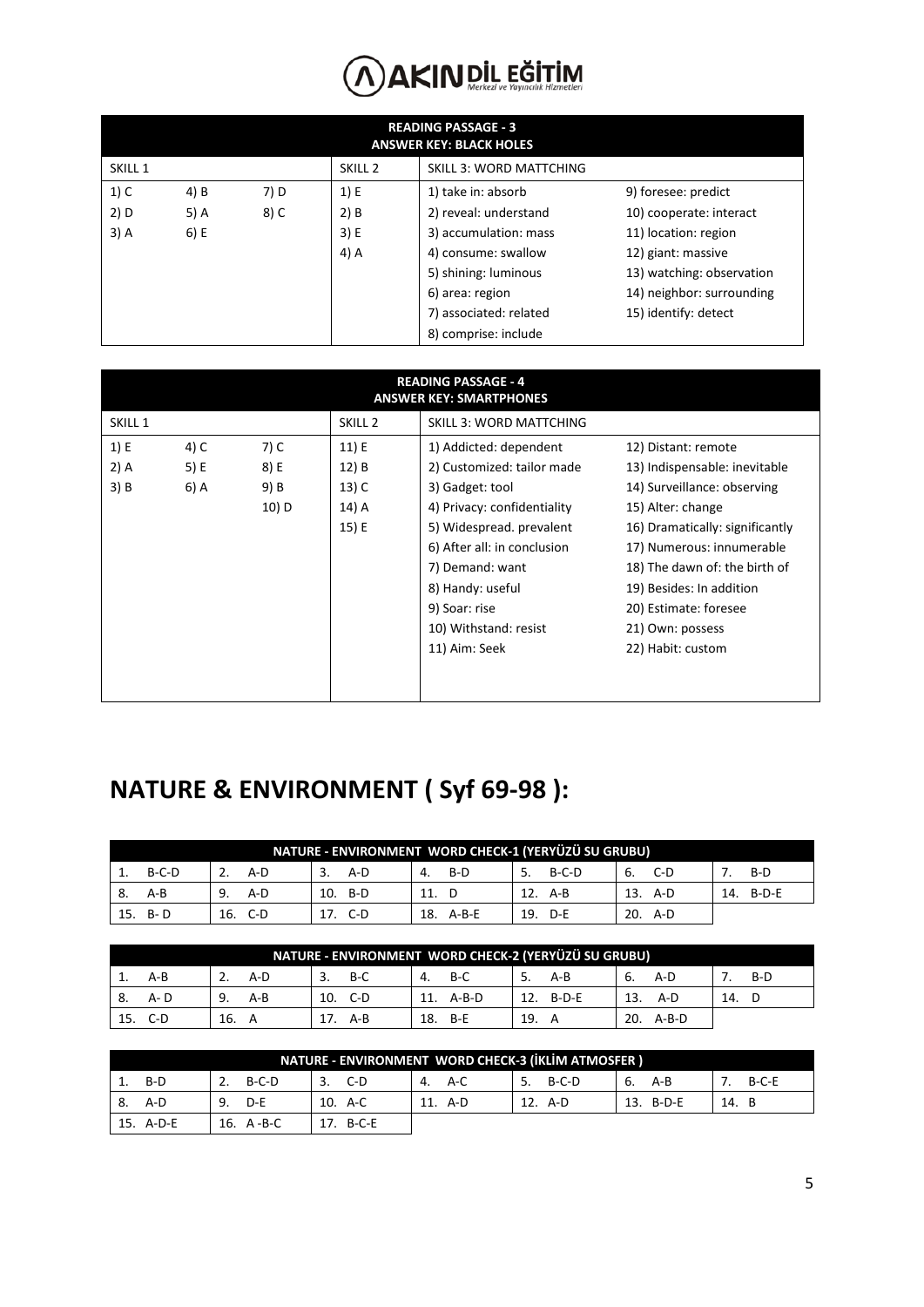| NATURE - ENVIRONMENT WORD CHECK-4 (KÜRESEL ISINMA TERİMLERİ) |     |     |     |     |     |     |  |  |  |
|--------------------------------------------------------------|-----|-----|-----|-----|-----|-----|--|--|--|
|                                                              |     |     |     |     | b.  |     |  |  |  |
| ō.                                                           |     | 10. | 11. |     | 13. | 14. |  |  |  |
|                                                              | 16. |     | 18. | 19. | 20. |     |  |  |  |

|      | NATURE - ENVIRONMENT WORD CHECK-5(BİTKİLER HAYVANLAR) |     |       |     |         |    |         |     |       |    |           |     |     |
|------|-------------------------------------------------------|-----|-------|-----|---------|----|---------|-----|-------|----|-----------|-----|-----|
|      | C-D                                                   |     |       | 3.  | B-C-D   | 4. | C-D     | 5.  | A-C-D | 6. | A-D       |     | C-D |
| - 8. | A-D                                                   | 9.  | $A-B$ | 10. | B-D     |    | 11. A-D | 12. | B-C-D |    | 13. A-D   | 14. | D-E |
|      | 15. A-B                                               | 16. | A-D   |     | 17. B-C |    | 18. A-C | 19. | A-D   |    | 20. A-B-D |     |     |

|    | NATURE - ENVIRONMENT WORD CHECK- 6 (TARIM HAYVANCILIK) |         |            |     |     |           |       |  |  |
|----|--------------------------------------------------------|---------|------------|-----|-----|-----------|-------|--|--|
| ᆠ. | C-D                                                    | B-D     | A-B        | 4.  | 5.  | B-D<br>b. | $B-C$ |  |  |
| 8. |                                                        | 9.      | 10.<br>- B | 11. | 12. | 13.       | 14.   |  |  |
|    | 15. C-D                                                | 16. A-D | C-D        | 18. | 19. | 20. A     |       |  |  |

|      | NATURE - ENVIRONMENT WORD CHECK- 7 (ÖNEMLI FIILER) |         |     |  |         |     |         |     |         |    |         |     |         |
|------|----------------------------------------------------|---------|-----|--|---------|-----|---------|-----|---------|----|---------|-----|---------|
|      | $B-C-D$                                            |         | A-B |  |         | 4.  | B       | 5.  |         | 6. | $B-D-E$ |     | $C-D-E$ |
| - 8. | $A-B-D$                                            | 9.      |     |  | 10. B-D |     | 11. C-D | 12. | A-B-D   |    | 13. A-D | 14. | B-D     |
|      | 15. B-D                                            | 16. A-D |     |  |         | 18. |         |     | 19. A-B |    | 20. A-D |     |         |

|        | NATURE - ENVIRONMENT WORD CHECK- 8 (ÖNEMLI SIFATLAR) |         |         |           |         |         |           |  |  |  |  |
|--------|------------------------------------------------------|---------|---------|-----------|---------|---------|-----------|--|--|--|--|
|        | $1. B-D-$                                            | $A-D$   | 3. A-D  | 4.<br>B-D | 5. B-D  | 6. B-D  | $B-C-D$   |  |  |  |  |
| 8. A-B |                                                      | 9. C-D  | 10. A-D | 11. A-E   | 12. D-E | 13. B-D | 14. A-D-E |  |  |  |  |
|        | 15. A-D                                              | 16. A-C | 17. B-D | 18. B-D   | 19. C-D | 20. A-D |           |  |  |  |  |

| <b>MIXED VOCABULARY -9</b> |           |         |             |           |             |         |  |  |  |
|----------------------------|-----------|---------|-------------|-----------|-------------|---------|--|--|--|
| $B-D-E$<br>1.              | $A-E$     | В<br>3. | - в-Е<br>4. | C-D<br>5. | $C-E$<br>6. | $A - B$ |  |  |  |
| 8.                         | D-E<br>9. | 10. A-E | 11. A-C     | 12. B-D   | 13. C-D     | 14. B   |  |  |  |
| 15. D                      |           |         |             |           |             |         |  |  |  |

| <b>MIXED VOCABULARY - 10</b> |                                 |       |              |         |                     |          |  |  |  |
|------------------------------|---------------------------------|-------|--------------|---------|---------------------|----------|--|--|--|
| <b>.</b>                     | ┑<br>$\overline{A}$<br><u>.</u> | . ت   | 4.<br>◡      | 5.<br>в | ∽<br>о.<br>╰        | . .<br>◡ |  |  |  |
| 8.                           | 9.<br>В                         | 10. E | 11 D<br>ᅭᅭᆞᄓ | 12. B   | 13. C<br>$\sqrt{ }$ | 14. D    |  |  |  |
| 15. E                        |                                 |       |              |         |                     |          |  |  |  |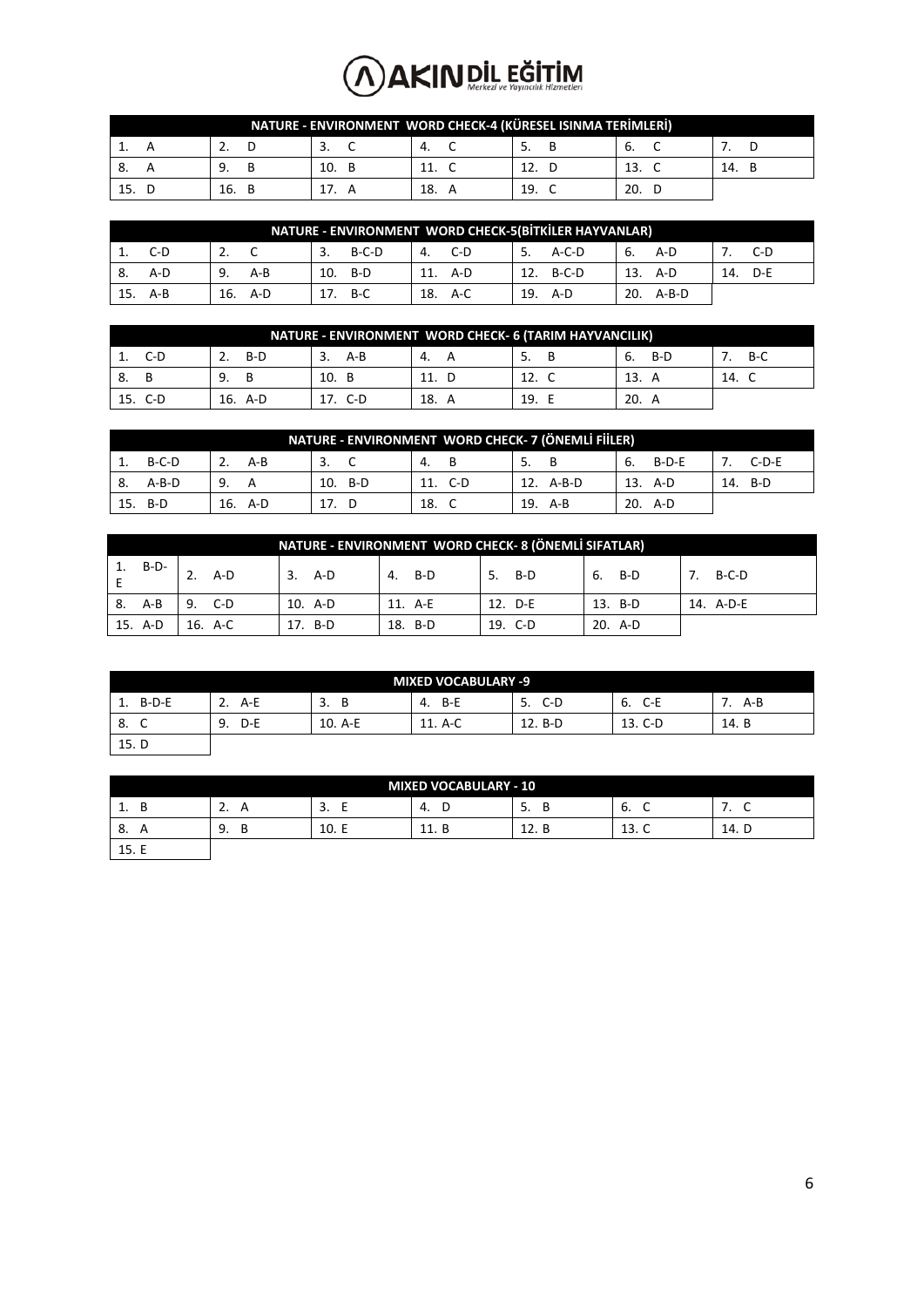|                   | <b>CLOZE TEST</b><br><b>CEVAP ANAHTARI: DOĞA &amp; ÇEVRE</b> |                   |                   |
|-------------------|--------------------------------------------------------------|-------------------|-------------------|
| <b>PARAGRAF1</b>  | <b>PARAGRAF 2</b>                                            | <b>PARAGRAF3</b>  | <b>PARAGRAF4</b>  |
| 1) tremor         | 1) body                                                      | 1) phenomena      | 1) diverse        |
| 2) crust          | 2) eruptions                                                 | 2) property       | 2) accumulated    |
| 3) destructive    | 3) impacts                                                   | 3) occur          | 3) complex        |
| 4) duration       | 4) generate                                                  | 4) phenomena      | 4) species        |
| 5) minor          | 5) effects                                                   | 5) vary           | 5) marine         |
| <b>PARAGRAF5</b>  | <b>PARAGRAF 6</b>                                            | <b>PARAGRAF 7</b> | <b>PARAGRAF 8</b> |
| 1) ecosystem      | 1) consensus                                                 | 1) strata         | 1) molten         |
| 2) distinct       | 2) preserves                                                 | 2) reservoir      | 2) activity       |
| 3) evolution      | 3) leaves                                                    | 3) polar          | 3) eruption       |
| 4) origin         | 4) layers                                                    | 4) landforms      | 4) dormant        |
| 5) formation      | 5) releasing                                                 | 5) resources      | 5) extinct        |
| <b>PARAGRAF 9</b> | <b>PARAGRAF10</b>                                            |                   |                   |
| 1) shortage       | 1) concern                                                   |                   |                   |
| 2) precipitation  | 2) predict                                                   |                   |                   |
| 3) agriculture    | 3) irreversible                                              |                   |                   |
| 4) fertile        | 4) observed                                                  |                   |                   |
| 5) migration      | 5) retreat                                                   |                   |                   |

|         | <b>READING PASSAGE - 1</b><br>ANSWER KEY: RAPID CHANGES FOR ARCTIC FLORA AND FAUNA |       |                    |                                |                                   |  |  |  |  |  |
|---------|------------------------------------------------------------------------------------|-------|--------------------|--------------------------------|-----------------------------------|--|--|--|--|--|
| SKILL 1 |                                                                                    |       | SKILL <sub>2</sub> | <b>SKILL 3: WORD MATTCHING</b> |                                   |  |  |  |  |  |
| 1) E    | 4) A                                                                               | 7) C  | 7) C               | 1. Anticipate: Expect          | 9. Concern: Worry                 |  |  |  |  |  |
| $2)$ B  | 5) C                                                                               | 8) E  | 8) A               | 2. Contaminant: Pollutant      | 10. Flora: Plants                 |  |  |  |  |  |
| 3) D    | 6) A                                                                               | 9) B  | 9) E               | 3. Impact: Effect              | 11. Indigenous: Domestic          |  |  |  |  |  |
|         |                                                                                    | 10) D | 10) D              | 4. Significant: Remarkable     | 12. Unique: Matchless             |  |  |  |  |  |
|         |                                                                                    |       |                    | 5. Challenge. Difficulty       | 13. Consequence: Result           |  |  |  |  |  |
|         |                                                                                    |       |                    | 6. Disappear: Fade away        | 14. Habitat: Ecosystem            |  |  |  |  |  |
|         |                                                                                    |       |                    | 7. Indicator: Sign             | 15. Respectively: Correspondingly |  |  |  |  |  |
|         |                                                                                    |       |                    | 8. Snapshot. Picture           | 16. Unsustainable: Unbearable     |  |  |  |  |  |
|         |                                                                                    |       |                    |                                |                                   |  |  |  |  |  |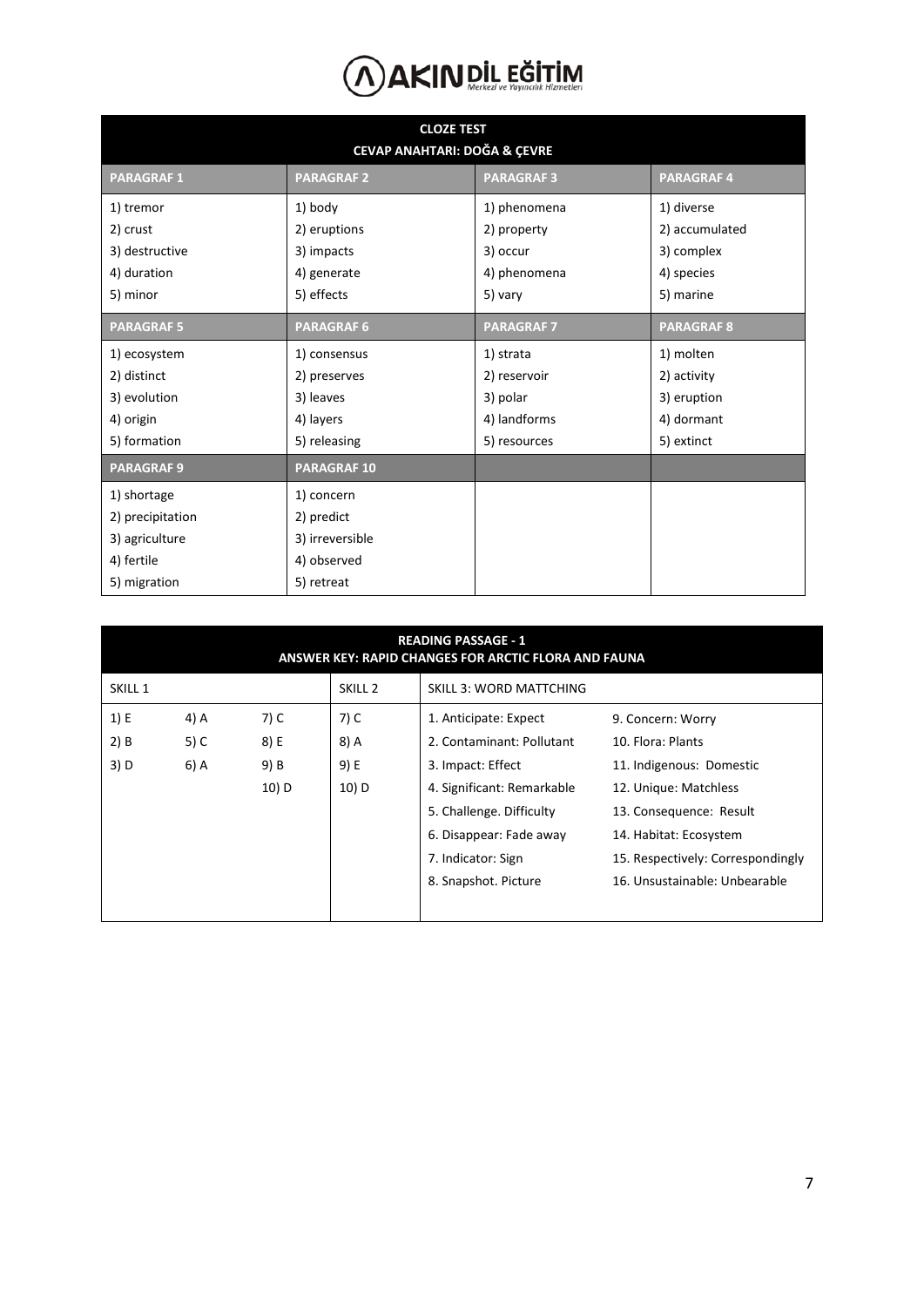|         |        |       |                    | <b>READING PASSAGE - 2</b><br>ANSWER KEY: THE SUFFERINGS OF ENDANGERED SPECIES |                                   |
|---------|--------|-------|--------------------|--------------------------------------------------------------------------------|-----------------------------------|
| SKILL 1 |        |       | SKILL <sub>2</sub> | <b>SKILL 3: WORD MATTCHING</b>                                                 |                                   |
| 1) E    | 4) A   | 7) A  | 11) B              | 1. Assess: Evaluate                                                            | 14. Field:                        |
| $2)$ A  | 5) E   | 8) E  | 12) D              | 2. Captivity: Custody                                                          | 15. Flora: All plants             |
| 3) B    | $6)$ C | 9) C  | 13) A              | 3. Colonize: Settle                                                            | 16. Occur: Happen                 |
|         |        | 10) E | 14) E              | 4. Conservation:                                                               | 17. Ordinary: Commonplace         |
|         |        |       | 15) A              | Protection                                                                     | 18. Overwhelming: Vast            |
|         |        |       |                    | 5. Consumption: Using up                                                       | 19. Precise: Exact                |
|         |        |       |                    | 6. Worsen: Deteriorate                                                         | 20. Process: Procedure            |
|         |        |       |                    | 7. Culprit: Wrongdoer                                                          | 21. Rapidly: Quickly              |
|         |        |       |                    | 8. Cultivation: Agriculture                                                    | 22. Rate: Range                   |
|         |        |       |                    | 9. Diversity: Variety                                                          | 23. Sustainable: Can be continued |
|         |        |       |                    | 10. Domestic: Local                                                            | 24. Therefore: Thus               |
|         |        |       |                    | 11. Dramatically: Radically                                                    | 25. Unique: Exceptional           |
|         |        |       |                    | 12. Endangered: Dying out                                                      | 26. Wipe out: Destroy             |
|         |        |       |                    | 13. Fauna: All animals                                                         |                                   |

|                    | <b>READING PASSAGE - 3</b><br><b>ANSWER KEY: CONTINENTAL DRIFT</b> |       |                    |                                 |                             |  |  |  |  |  |  |  |
|--------------------|--------------------------------------------------------------------|-------|--------------------|---------------------------------|-----------------------------|--|--|--|--|--|--|--|
| SKILL <sub>1</sub> |                                                                    |       | SKILL <sub>2</sub> | <b>SKILL 3: WORD MA TTCHING</b> |                             |  |  |  |  |  |  |  |
| $1)$ C             | 4) D                                                               | 7) E  | $11)$ C            | 1. Notice: Realize              | 9. Firm: Rigid              |  |  |  |  |  |  |  |
| 2) A               | 5) A                                                               | 8) D  | 12) A              | 2. Paved the way: Give rise to  | 10. Utterly: Completely     |  |  |  |  |  |  |  |
| 3) D               | 6) C                                                               | 9) C  | 13) A              | 3. Publish: Have SMT printed    | 11. Resemblance: Similarity |  |  |  |  |  |  |  |
|                    |                                                                    | 10) E | 14) E              | 4. Opponent: Adversary          | 12. Set forth: Put forward  |  |  |  |  |  |  |  |
|                    |                                                                    |       | 15) B              | 5. Denounce: Criticize          | 13. Universally: Commonly   |  |  |  |  |  |  |  |
|                    |                                                                    |       |                    | 6. Split apart: Breaking up     | 14. Edge: Border            |  |  |  |  |  |  |  |
|                    |                                                                    |       |                    | 7. Convince: Persuade           | 15. Discard: Reject         |  |  |  |  |  |  |  |
|                    |                                                                    |       |                    | 8. Enormous. Gigantic           |                             |  |  |  |  |  |  |  |

#### **EXPRESSIONS OF QUANTITY ( Syf 99-106 ):**

|         | <b>SORULAR</b> |                |               |                      |  |  |  |  |  |  |  |
|---------|----------------|----------------|---------------|----------------------|--|--|--|--|--|--|--|
| 1. A    | 2.<br>B        | 3.<br><b>A</b> | 4.<br>A       | 5.<br>$\overline{B}$ |  |  |  |  |  |  |  |
| 6. B    | B<br>7.        | 8. A           | 9.<br>A       | 10. B                |  |  |  |  |  |  |  |
|         |                | <b>SET - 1</b> |               |                      |  |  |  |  |  |  |  |
| 1. B-D  | 2. C-E         | 3. C           | 4.<br>A-B-D   | 5. A-D               |  |  |  |  |  |  |  |
| 6. B-D  | 7. B-A         | 8. D-A         | A-B-C-D<br>9. | 10. C-D              |  |  |  |  |  |  |  |
| 11. B-D | 12. A-D-E      | 13. B-C        | 14. C-D       | 15. C-D-E            |  |  |  |  |  |  |  |
| 16. A-D | 17. A-D        | 18. A-D        | 19. B-E       |                      |  |  |  |  |  |  |  |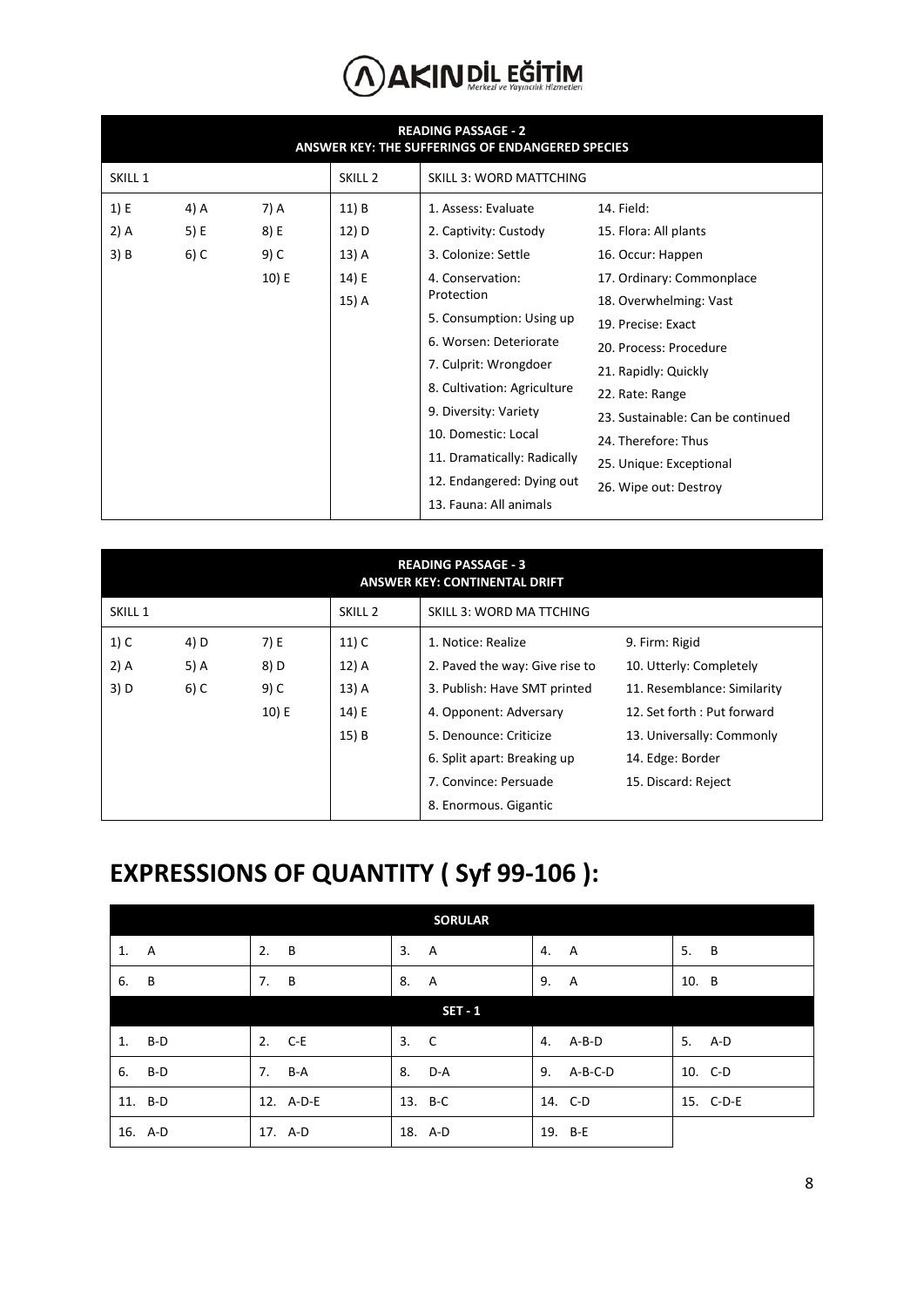| <b>SET - 2</b> |    |          |    |                |    |        |    |           |  |  |
|----------------|----|----------|----|----------------|----|--------|----|-----------|--|--|
| 1. A-E         |    | 2. C-E   |    | 3. B-E         |    | 4. D-E |    | 5. D-E    |  |  |
| 6. A-B         | 7. | B-C      | 8. | - A            | 9. | D-E    |    | 10. A-E   |  |  |
|                |    |          |    | <b>SET - 3</b> |    |        |    |           |  |  |
| 1. C-E         |    | 2. A-C-D |    | 3. D-E         |    | 4. C-E | 5. | A-D       |  |  |
| 6. A-D-E       | 7. | A-B-C    |    | 8. B-D         | 9. | A-D    |    | 10. B-C-D |  |  |

#### **TRAVEL & TRANSPORT ( Syf 107-112 ):**

| <b>WORD CHECK-11</b> |        |         |        |           |  |  |  |  |  |  |
|----------------------|--------|---------|--------|-----------|--|--|--|--|--|--|
| 1. B                 | 2. A   | 3. B-C  | 4. C-E | 5. A-E    |  |  |  |  |  |  |
| 6. A-E               | 7. A-D | 8. C    | 9. B-C | 10. D     |  |  |  |  |  |  |
| 11. A-D              | 12. C  | 13. B-C | 14. A  | 15. A-B-E |  |  |  |  |  |  |

| <b>WORD CHECK-2</b> |          |         |          |           |  |  |  |  |  |  |
|---------------------|----------|---------|----------|-----------|--|--|--|--|--|--|
| 1. B-D              | 2. B-C-D | 3. A-D  | 4. C-D-E | 5. B-C    |  |  |  |  |  |  |
| 6. C-E              | 7. A-B   | 8. B-D  | 9. C-E   | 10. A     |  |  |  |  |  |  |
| 11. A-D-E           | 12. B    | 13. C-E | 14. E    | 15. A-B-D |  |  |  |  |  |  |

|                  | <b>CLOZE TEST CEVAP ANAHTARI</b> |                   |                |  |  |  |  |  |  |  |  |
|------------------|----------------------------------|-------------------|----------------|--|--|--|--|--|--|--|--|
| <b>PARAGRAF1</b> | PARAGRAF 2                       | <b>PARAGRAF3</b>  | PARAGRAF 4     |  |  |  |  |  |  |  |  |
| A) transporting  | A) spaceflight                   | A) transportation | A) vehicle     |  |  |  |  |  |  |  |  |
| B) locations     | B) orbit                         | B) pirating       | B) surrounding |  |  |  |  |  |  |  |  |
| C) shipments     | C) crew                          | C) navy           | C) aviation    |  |  |  |  |  |  |  |  |
| D) ground        | D) missions                      | D) crews          | D) transport   |  |  |  |  |  |  |  |  |
| E) destination   | E) satellites                    | E) voyage         | E) distances   |  |  |  |  |  |  |  |  |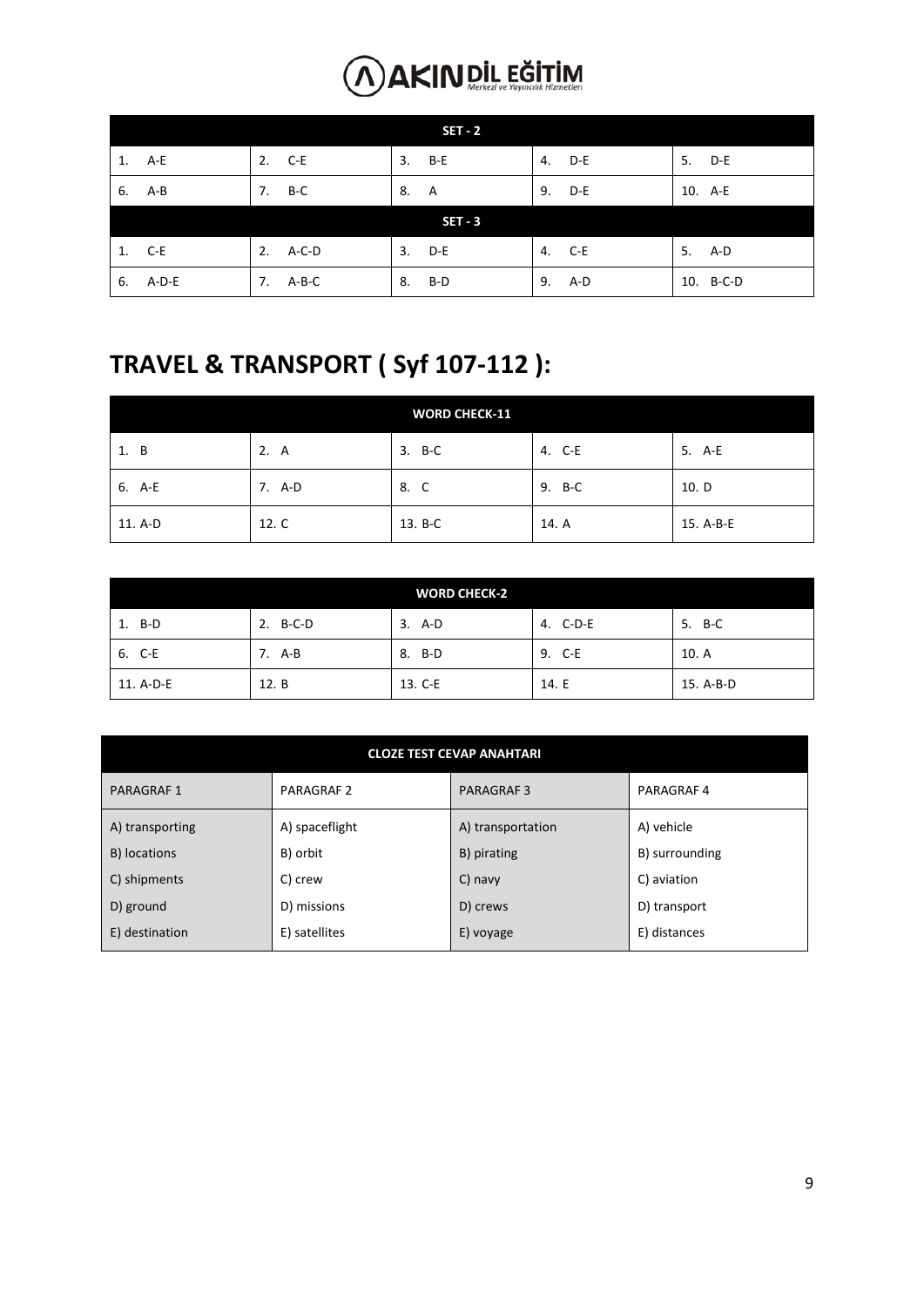### **HISTORY ( Syf 113-138):**

|     | <b>HISTORY WORD CHECK-1</b> |    |         |     |           |       |     |     |           |    |         |         |
|-----|-----------------------------|----|---------|-----|-----------|-------|-----|-----|-----------|----|---------|---------|
| 1.  | D-E                         | 2. | A-D     | 3.  | A-D       | 4.    | A-D | 5.  | B-D       | 6. | D.      | C-E     |
| -8. | A-E                         | 9. | B-D     |     | $10. B-E$ | 11. C |     |     | 12. B-D-E |    | 13. B-C | 14. A-D |
| 15. | A-D                         |    | 16. A-D | 17. | B-C       | 18.   |     | 19. | A         |    | 20. A-B |         |

|     | <b>HISTORY WORD CHECK - 2</b> |     |     |     |         |     |     |     |     |    |         |     |         |
|-----|-------------------------------|-----|-----|-----|---------|-----|-----|-----|-----|----|---------|-----|---------|
| 1.  | B-D                           | 2.  | B-D | 3.  | A-D     | 4.  | B-D | 5.  | B-C | 6. | C-E     | 7.  | $B-C-D$ |
| -8. | $A - B$                       | 9.  | B-C |     | 10. A-D | 11. | B-D | 12. | A-D |    | 13. A-B | 14. | A-D     |
| 15. | A-D                           | 16. | A-D | 17. | B-C     | 18. | A-B | 19. | B-D |    | 20. A-B |     |         |

|       | <b>HISTORY WORD CHECK - 3</b> |               |       |         |    |         |    |         |    |           |  |         |
|-------|-------------------------------|---------------|-------|---------|----|---------|----|---------|----|-----------|--|---------|
| 1.    | A-D                           | B-E<br>2.     | 3.    | $A-B-E$ | 4. | A-D     | 5. | $A-B$   | 6. | B-C       |  | A-E     |
| 8.    | C-D                           | $A-B-D$<br>9. |       | 10. A-D |    | 11. A-D |    | 12. B-C |    | 13. A-C   |  | 14. A-D |
| 15. D |                               | 16.<br>- B-E  | 17. B |         |    | 18. B-C |    | 19. A-C |    | 20. A-D-E |  |         |

|     | <b>HISTORY WORD CHECK - 4</b> |     |     |       |         |       |     |     |         |     |         |     |     |
|-----|-------------------------------|-----|-----|-------|---------|-------|-----|-----|---------|-----|---------|-----|-----|
| 1.  | A-D-E                         | 2.  | B-E | 3.    | B-C     | 4.    | A-B | 5.  | A-B-D   | 6.  | B-C     |     | A-D |
| 8.  | B-C                           | 9.  | A-D | 10. C |         | 11.   | D-E | 12. | A-D     |     | 13. A-D | 14. | A-B |
| 15. | A-C                           | 16. | B-D |       | 17. A-B | 18. B |     |     | 19. A-B | 20. | B-C     |     |     |

| <b>HISTORY WORD CHECK-5</b> |          |          |        |           |         |           |  |  |  |  |  |
|-----------------------------|----------|----------|--------|-----------|---------|-----------|--|--|--|--|--|
| 1. A-D                      | 2. B-C   | 3. C-D-E | 4. A-C | 5. B-D    | 6. C-E  | 7. A-B-D  |  |  |  |  |  |
| 8. D-E-C                    | 9. A-C-E | 10. A-B  | 11. A  | 12. A-B-E | 13. C-D | 14. A-D-E |  |  |  |  |  |
| 15. A-E                     |          |          |        |           |         |           |  |  |  |  |  |

| <b>HISTORY WORD CHECK-6</b>   |           |         |            |         |         |       |  |  |
|-------------------------------|-----------|---------|------------|---------|---------|-------|--|--|
| 1.<br>$\overline{\mathsf{A}}$ | 2.<br>- C | 3.<br>D | - D<br>-4. | 5.<br>в | 6.<br>Е | 7. C  |  |  |
| 8. B                          | 9.<br>A   | 10. D   | 11.E       | 12. C   | 13.E    | 14. C |  |  |
| 15. A                         |           |         |            |         |         |       |  |  |

| <b>HISTORY WORD CHECK-7</b> |         |         |       |         |         |         |  |  |
|-----------------------------|---------|---------|-------|---------|---------|---------|--|--|
| 1. E                        | 2.<br>A | B<br>3. | 4. C  | 5.<br>D | в<br>6. | 7.<br>A |  |  |
| E<br>8.                     | 9.<br>D | 10. D   | 11. B | 12. A   | 13. C   | 14. B   |  |  |
| 15. D                       |         |         |       |         |         |         |  |  |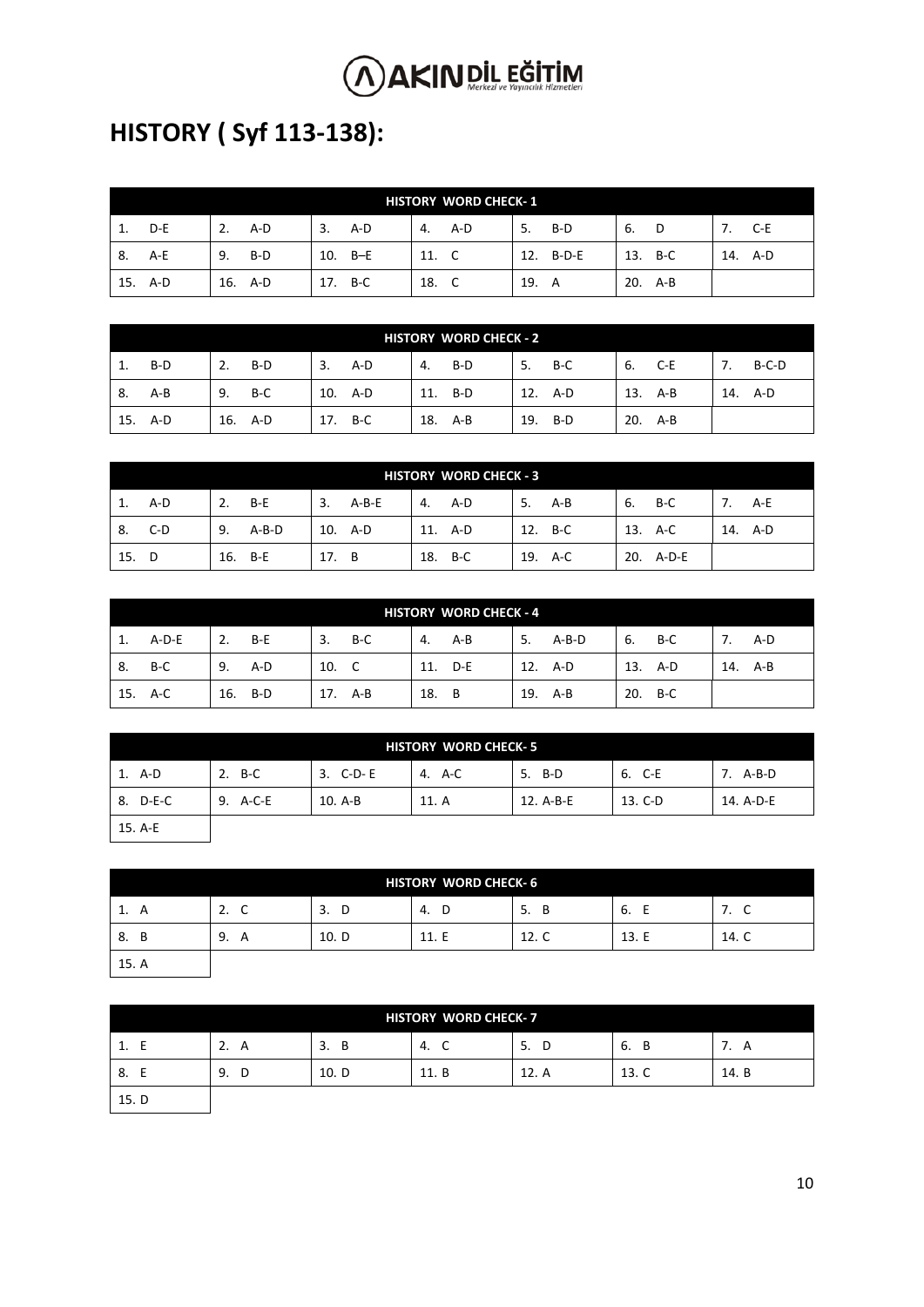|                   | <b>CLOZE TEST CEVAP ANAHTARI</b> |                   |                    |  |  |  |  |
|-------------------|----------------------------------|-------------------|--------------------|--|--|--|--|
| <b>PARAGRAF1</b>  | <b>PARAGRAF2</b>                 | <b>PARAGRAF3</b>  | <b>PARAGRAF4</b>   |  |  |  |  |
| A) legacy         | A) course                        | A) dates back     | A) civilization    |  |  |  |  |
| B) founded        | B) governed                      | B) evidence       | B) posed           |  |  |  |  |
| C) reformations   | C) annual                        | C) residues       | C) remains         |  |  |  |  |
| D) represented    | D) ruling                        | D) initial        | D) throughout      |  |  |  |  |
| E) religious      | $E)$ run                         | E) traditional    | E) emergence       |  |  |  |  |
| <b>PARAGRAF5</b>  | <b>PARAGRAF 6</b>                | <b>PARAGRAF 7</b> | <b>PARAGRAF 8</b>  |  |  |  |  |
| A) societies      | A) primitive                     | 1) ancient        | 1) existed         |  |  |  |  |
| B) turn           | B) civilizations                 | 2) rise           | 2) associated      |  |  |  |  |
| C) experts        | C) breakthrough                  | 3) established    | 3) ruled           |  |  |  |  |
| D) findings       | D) predecessors                  | 4) territories    | 4) rise            |  |  |  |  |
| E) ancestors      | E) unearthed                     | 5) indigenous     | 5) era             |  |  |  |  |
| <b>PARAGRAF 9</b> | <b>PARAGRAF10</b>                | <b>PARAGRAF11</b> | <b>PARAGRAF 12</b> |  |  |  |  |
| A) conflict       | A) estimated                     | A) declared       | A) traditionally   |  |  |  |  |
| b) throne         | B) composed                      | B) followed       | B) pre-dynastic    |  |  |  |  |
| C) primary        | C) unified                       | C) strict         | C) widespread      |  |  |  |  |
| D) claimed        | D) supreme                       | D) dominant       | D) taken place     |  |  |  |  |
| E) regions        | E) trace                         | E) including      | E) argue           |  |  |  |  |
| <b>PARAGRAF13</b> | PARAGRAF14                       |                   |                    |  |  |  |  |
| A) region         | A) birthplace                    |                   |                    |  |  |  |  |
| B) scope          | B) spread                        |                   |                    |  |  |  |  |
| C) definitions    | C) capital                       |                   |                    |  |  |  |  |
| D) universally    | D) civilization                  |                   |                    |  |  |  |  |
| E) historically   | E) empire                        |                   |                    |  |  |  |  |

|                | ANSWER KEY: UNIT SIX - READING PASSAGE 1 |                |                |                |  |  |  |  |
|----------------|------------------------------------------|----------------|----------------|----------------|--|--|--|--|
| <b>SKILL 1</b> |                                          | <b>SKILL 2</b> | <b>SKILL 3</b> |                |  |  |  |  |
| 1)E            | $6)$ B                                   | 11)A           | 1) main        | 9) royal       |  |  |  |  |
| 2)D            | 7) E                                     | 12)D           | 2) continue    | 10) regulation |  |  |  |  |
| 3)C            | 8) B                                     | 13) B          | 3) during      | 11)found       |  |  |  |  |
| 4)A            | 9) A                                     |                | 4)ruin         | 12)supply      |  |  |  |  |
| 5)D            | 10) D                                    |                | 5) level       | 13) uprising   |  |  |  |  |
|                |                                          |                | 6) significant | 14) depict     |  |  |  |  |
|                |                                          |                | 7) alter       | 15) notorious  |  |  |  |  |
|                |                                          |                | 8)stable       | 16) keep from  |  |  |  |  |

|                | <b>ANSWER KEY: UNIT SIX - READING PASSAGE 2</b> |                |                |               |  |  |  |  |
|----------------|-------------------------------------------------|----------------|----------------|---------------|--|--|--|--|
| <b>SKILL 1</b> |                                                 | <b>SKILL 2</b> | <b>SKILL 3</b> |               |  |  |  |  |
| 1)B            | $6)$ D                                          | 10)D           | 1)sign         | 9) emerge     |  |  |  |  |
| 2)E            | 7) B                                            | $11$ )B        | $2)$ stay      | 10) refect    |  |  |  |  |
| 3)D            | 8) C                                            | $12$ )E        | 3) various     | 11)common     |  |  |  |  |
| $4)$ C         | 9) D                                            | 13)B           | 4)prof         | 12) imaginary |  |  |  |  |
| 5)A            |                                                 | 14)A           | 5) during      | 13) predate   |  |  |  |  |
|                |                                                 |                | 6) attack      | 14) dynasty   |  |  |  |  |
|                |                                                 |                | 7) predecessor | 15) describe  |  |  |  |  |
|                |                                                 |                | 8) successor   |               |  |  |  |  |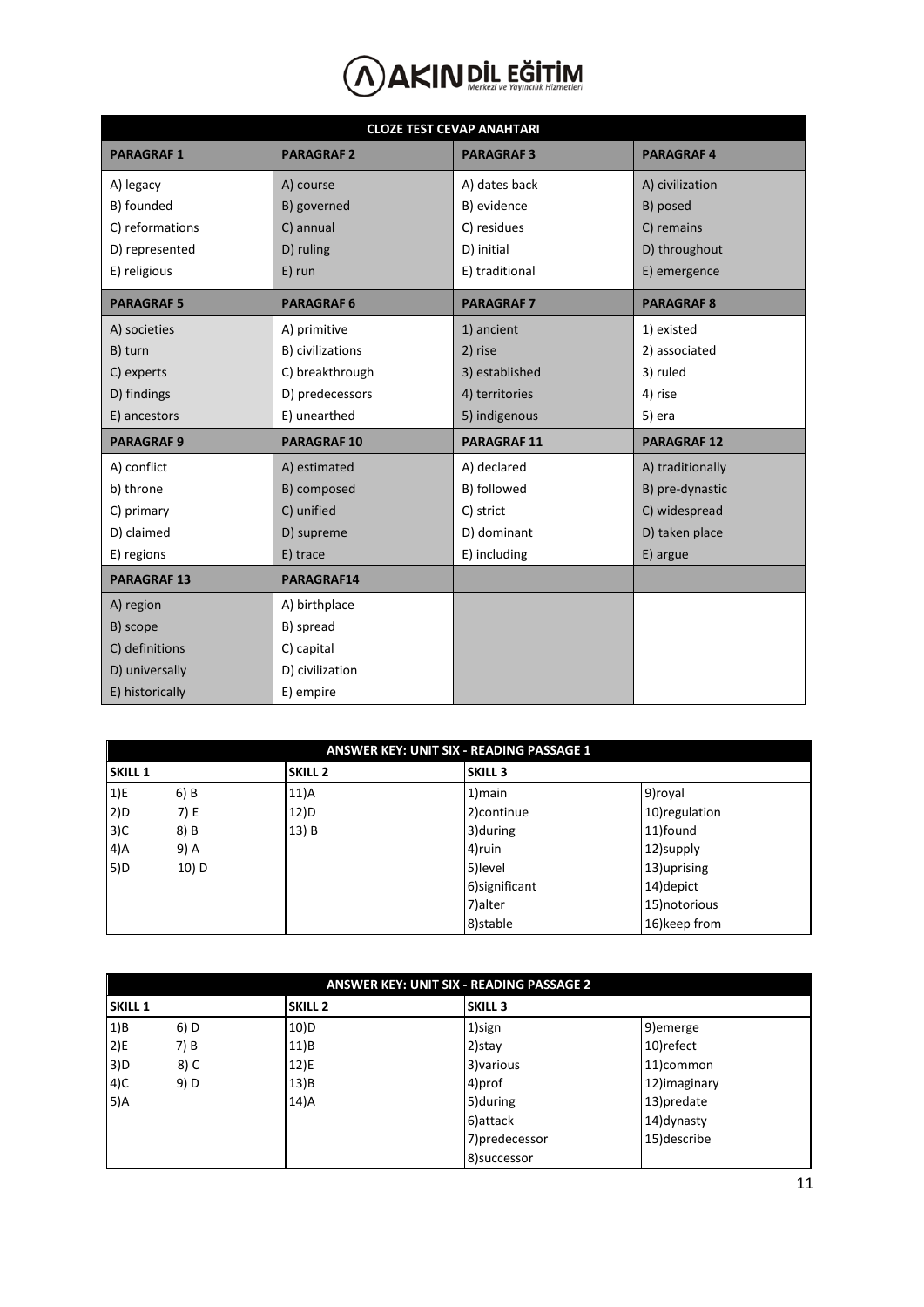|                | ANSWER KEY: UNIT SIX - READING PASSAGE 3 |                |                |                |  |  |  |  |
|----------------|------------------------------------------|----------------|----------------|----------------|--|--|--|--|
| <b>SKILL 1</b> |                                          | <b>SKILL 2</b> | <b>SKILL 3</b> |                |  |  |  |  |
| $1)$ C         | 9) D                                     | 15)C           | 1) respect     | 9) appear      |  |  |  |  |
| 2)E            | 10) C                                    | 16)B           | 2) significant | 10)unearth     |  |  |  |  |
| 3)B            | 11) A                                    | 17)B           | 3) watching    | 11) provide    |  |  |  |  |
| 4)A            | 12) E                                    |                | 4)take on      | 12) success    |  |  |  |  |
| 5)D            | 13) B                                    |                | 5)document     | 13) modern     |  |  |  |  |
| 6)B            | 14) C                                    |                | 6) permit      | 14)conserve    |  |  |  |  |
| 7)A            |                                          |                | 7) finally     | 15)following   |  |  |  |  |
| 8)E            |                                          |                | 8) occur       | 16) systematic |  |  |  |  |

| ANSWER KEY: UNIT SIX - READING PASSAGE 4 |                |                |                 |  |  |  |  |
|------------------------------------------|----------------|----------------|-----------------|--|--|--|--|
| <b>SKILL 1</b>                           | <b>SKILL 2</b> | <b>SKILL 3</b> |                 |  |  |  |  |
| $1)$ C                                   | 7)C            | 1) autonomous  | 9) dramatically |  |  |  |  |
| 2)E                                      | 8)E            | 2)rule         | 10) cause       |  |  |  |  |
| 3)A                                      | 9) A           | 3) continue    | 11) enlarge     |  |  |  |  |
| 4) D                                     | $10)$ D        | 4)follow       | 12) patience    |  |  |  |  |
| $5)$ C                                   |                | 5) approval    | 13) derive      |  |  |  |  |
| $6)$ A                                   |                | 6)abundant     | 14) predecessor |  |  |  |  |
|                                          |                | 7)heir         | 15) arise       |  |  |  |  |
|                                          |                | 8)collapse     | 16) heritage    |  |  |  |  |

#### **HUMAN LIVING & SOCIETY ( Syf 139-164 ):**

| <b>WORD CHECK - 1</b> |             |           |          |           |           |           |  |
|-----------------------|-------------|-----------|----------|-----------|-----------|-----------|--|
| 1. C                  | $B-C$<br>2. | 3. B      | 4. B-C-E | 5. A-D    | 6. C      | 7. A      |  |
| 8. C-D                | 9. A-C-D    | 10. A-D   | 11. C-E  | 12. C-D   | 13. A-C   | 14. A-C-D |  |
| 15. B-D-E             | 16. B-C     | 17. B-C-D | 18. A-D  | 19. C-D-E | 20. A-C-D |           |  |

| <b>WORD CHECK - 2</b> |         |           |            |         |         |          |  |  |
|-----------------------|---------|-----------|------------|---------|---------|----------|--|--|
| 1. B-E                | 2. A-D  | 3. A-D    | 4. C-D     | 5.      | 6. C-D  | 7. A-B-D |  |  |
| 8. C-D                | 9. B-E  | 10. A-D   | 11. A- C-D | 12. D   | 13. B-C | 14. D-E  |  |  |
| 15. B-C-D             | 16. A-B | 17. A-D-E | 18. B-D    | 19. A-D | 20. A-B |          |  |  |

| <b>WORD CHECK - 3</b> |               |           |          |               |         |         |  |  |
|-----------------------|---------------|-----------|----------|---------------|---------|---------|--|--|
| B-C-D                 | $B-C-E$<br>2. | A-D<br>3. | 4. A-D-E | $A-B-D$<br>5. | 6. A-D  | B-C     |  |  |
| 8. C-D                | 9.<br>A-D     | 10. A-D   | 11. C-D  | 12. A-B       | 13. A-B | 14. A-B |  |  |
| 15. A-C-D             | 16. A-D       | 17. A -B  | 18. C-D  | 19. A-D       | 20. A-C |         |  |  |

| <b>WORD CHECK -4</b> |               |             |             |           |            |         |  |
|----------------------|---------------|-------------|-------------|-----------|------------|---------|--|
| A-D<br>. .           | $B-D-E$<br>z. | $B-C$<br>3. | B-C-D<br>4. | 5.<br>A-E | A-B<br>-6. | B-D     |  |
| A-D<br>8.            | A-B<br>9.     | 10. B-E     | 11. A-D-E   | 12. A-D   | 13. C-D    | 14. B-C |  |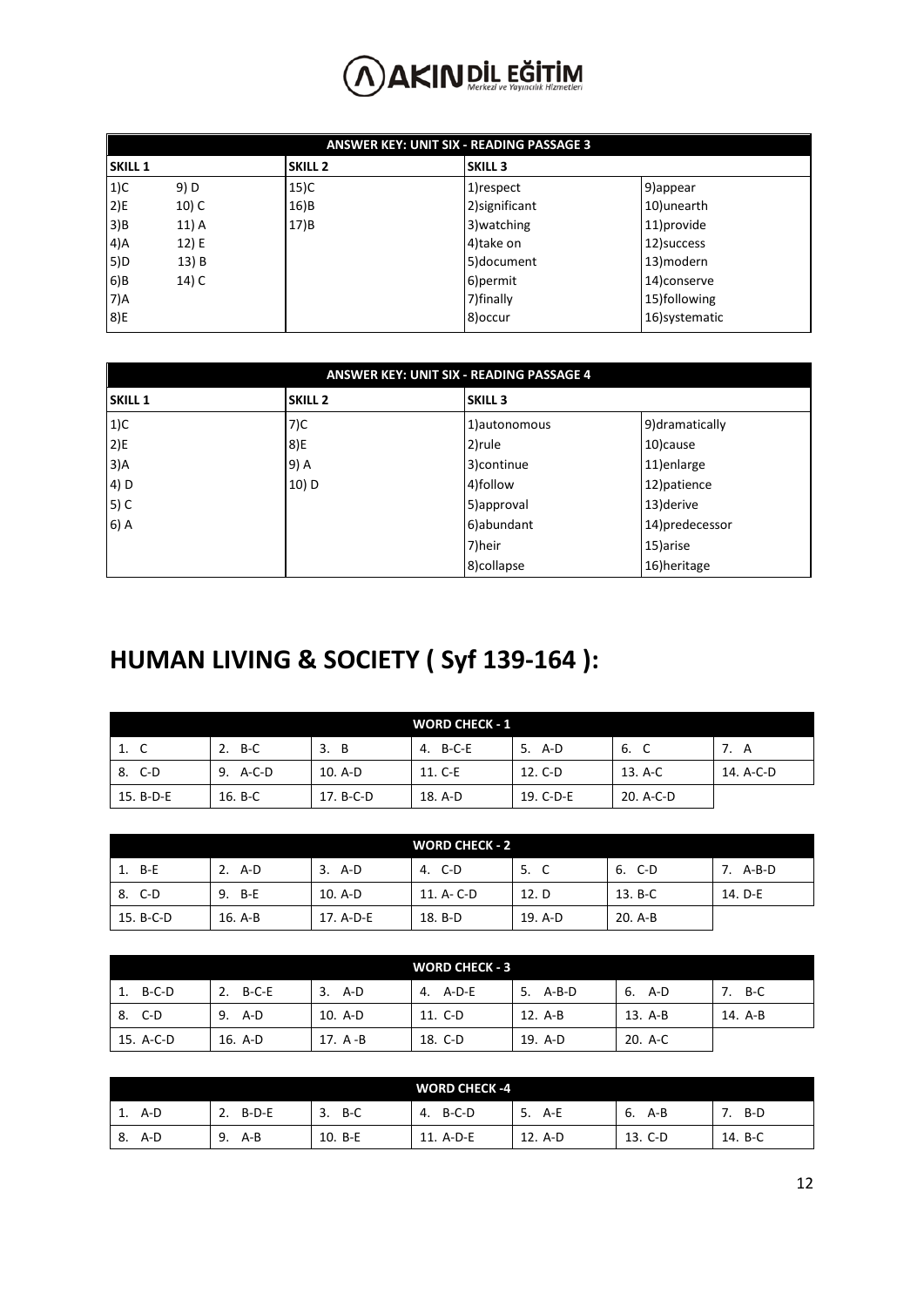| ັັ<br><b>. .</b> | 16. D | $\mathbf{u}$ | $\sim$<br>--<br>⊥∪.<br>້<br>- | 1 Q<br>ъ.<br>-- |  |
|------------------|-------|--------------|-------------------------------|-----------------|--|

| <b>WORD CHECK-5</b> |              |           |           |         |         |         |
|---------------------|--------------|-----------|-----------|---------|---------|---------|
| 1. B                | 2.<br>C<br>◡ | A-D<br>3. | B-D<br>4. | 5.<br>А | 6. A-E  | A       |
| 8. C                | D-E<br>9.    | 10. A-B-E | 11. C     | 12. A-D | 13. B-C | 14. D-E |
| 15. E               | 16. B-D      | 17. A-D   | 18. A-D   | 19. E   | 20. C-E |         |

|           |         |           | <b>WORD CHECK - 6</b> |           |          |                 |
|-----------|---------|-----------|-----------------------|-----------|----------|-----------------|
| 1. C-D    | 2.<br>A | B-D<br>3. | 4. E                  | 5.<br>E   | 6. C-D-A | $B-C-D-E$<br>7. |
| 8. E      | 9. B-C  | 10. A-B-E | 11. B                 | 12. A-C-E | 13. C-D  | 14. A-B-E       |
| 15. A-B-D |         |           |                       |           |          |                 |

| <b>WORD CHECK - 7</b> |         |         |         |         |         |         |
|-----------------------|---------|---------|---------|---------|---------|---------|
| ┕<br><b>.</b>         | B<br>2. | 3.<br>A | 4.<br>◡ | D<br>5. | 6.<br>┕ | в<br>,, |
| Е<br>8.               | 9.<br>B | 10. A   | 11. B   | 12. D   | 13. A   | 14. A   |
| 15. E                 |         |         |         |         |         |         |

| <b>WORD CHECK - 8</b> |               |          |       |           |             |          |
|-----------------------|---------------|----------|-------|-----------|-------------|----------|
| 1. B                  | A-B<br>2.     | $3. B-C$ | 4. D  | C-E<br>5. | 6. D-E      | 7. A-D-C |
| <sup>D</sup><br>8.    | - B - C<br>9. | 10. A    | 11. D | 12.E      | $13. A - D$ | 14. E    |
| 15. B                 |               |          |       |           |             |          |

| <b>WORD CHECK - 9</b> |           |         |          |         |           |         |
|-----------------------|-----------|---------|----------|---------|-----------|---------|
| B-A<br>1.             | 2.<br>A-D | 3.<br>В | E<br>-4. | 5.<br>C | D-E<br>6. | A<br>,, |
| 8. E-C                | 9.<br>В   | 10. D   | 11. A    | 12. B-E | 13. A     | 14. B-C |
| 15. A                 |           |         |          |         |           |         |

| <b>WORD CHECK - 10</b> |               |         |         |              |         |                       |
|------------------------|---------------|---------|---------|--------------|---------|-----------------------|
| - B<br>1.              | $A - B$<br>2. | B<br>3. | E<br>4. | 5.<br>╭<br>◡ | A<br>ь. | B-D<br>$\mathbf{I}$ . |
| 8.                     | 9.<br>⌒<br>ั  | 10. A-D | 11. D   | 12. E        | 13. A   | 14. E                 |
| 15. B                  |               |         |         |              |         |                       |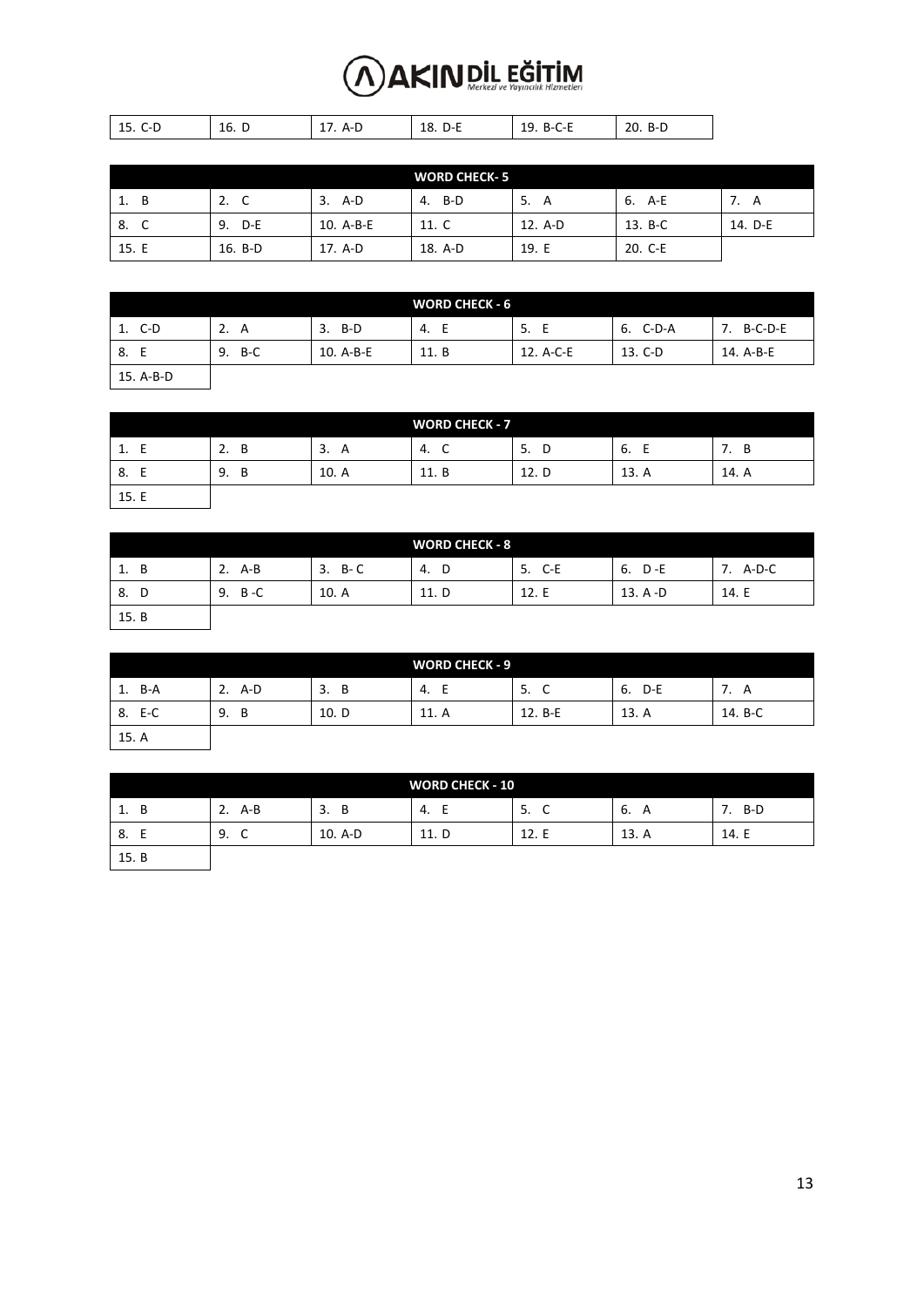| <b>CLOZE TESTS: INSAN, TOPLUM ve YAŞAM</b><br><b>CEVAP ANAHTARI</b> |                   |                   |                   |  |  |  |  |  |
|---------------------------------------------------------------------|-------------------|-------------------|-------------------|--|--|--|--|--|
| <b>PARAGRAF1</b>                                                    | <b>PARAGRAF 2</b> | <b>PARAGRAF3</b>  | <b>PARAGRAF4</b>  |  |  |  |  |  |
| 1) expressions                                                      | 1) beings         | 1) populations    | 1) individuals    |  |  |  |  |  |
| 2) innate                                                           | 2) heritage       | 2) distribution   | 2) transmit       |  |  |  |  |  |
| 3) individuals                                                      | 3) moral          | 3) migration      | 3) intellectual   |  |  |  |  |  |
| 4) stimuli                                                          | 4) conception     | 4) societies      | 4) moods          |  |  |  |  |  |
| 5) context                                                          | 5) individuals    | 5) survival       | 5) concept        |  |  |  |  |  |
|                                                                     |                   |                   |                   |  |  |  |  |  |
| <b>PARAGRAF5</b>                                                    | <b>PARAGRAF 6</b> | <b>PARAGRAF 7</b> | <b>PARAGRAF 8</b> |  |  |  |  |  |
| 1) stimulus                                                         | 1) perceptions    | 1) contexts       | 1) notions        |  |  |  |  |  |
| 2) abnormal                                                         | 2) affect         | 2) excessive      | 2) counterpart    |  |  |  |  |  |
| 3) norms                                                            | 3) expresses      | 3) dependence     | 3) express        |  |  |  |  |  |
| 4) fundamental                                                      | 4) entity         | 4) perceived      | 4) towards        |  |  |  |  |  |
| 5) drive                                                            | 5) tendency       | 5) behavior       | 5) perceived      |  |  |  |  |  |

|                                          | <b>READING PASSAGE - 2</b><br>ANSWER KEY: THE CRADLE OF CIVILIZATION |                               |                                    |                                                                                                                                                                                                  |                                                                                                                                                                    |  |  |
|------------------------------------------|----------------------------------------------------------------------|-------------------------------|------------------------------------|--------------------------------------------------------------------------------------------------------------------------------------------------------------------------------------------------|--------------------------------------------------------------------------------------------------------------------------------------------------------------------|--|--|
| SKILL <sub>1</sub><br>SKILL <sub>2</sub> |                                                                      |                               |                                    | <b>SKILL 3: WORD MATTCHING</b>                                                                                                                                                                   |                                                                                                                                                                    |  |  |
| 1) E<br>2) D<br>$3)$ C                   | 4) A<br>5) E<br>6) B                                                 | 7) A<br>8) C<br>9) A<br>10) D | 11) A<br>12) D<br>$13)$ C<br>14) C | 1. Bond: Tie<br>2. Commonplace: Mainstream<br>3. Emerge: Appear<br>4. Fledgling: New born<br>5. Inhabitant: Settler<br>6. Leisure time: Spare time<br>7. Lucrative: Profitable<br>8. Name: Label | 9. Nurture: Feed<br>10. Occupation: work<br>11. Paved the way: Lead to<br>12. Profound: Deep<br>13. Surplus: Excess<br>14. Whereby: Thanks to<br>15. Zest: Passion |  |  |

#### **WAR & PEACE ( Syf 165-180 ):**

|         |           |         | <b>WORD CHECK - 1</b> |            |         |         |
|---------|-----------|---------|-----------------------|------------|---------|---------|
| 1. A-D  | A-C<br>2. | 3. B-C  | 4. C-E                | 5. C-D     | 6. B-D  | 7. A-D  |
| 8. C-D  | 9. C-B    | 10. A-D | 11. B-C               | 12. A -B-D | 13. B-C | 14. B-C |
| 15. C-D | 16. B-D   | 17. B-D | 18. A-B-C             | 19. D-E    | 20. B-C |         |

| <b>WORD CHECK - 2</b> |           |         |         |         |           |         |
|-----------------------|-----------|---------|---------|---------|-----------|---------|
| 1. A-D                | B-C<br>2. | 3. A-D  | 4. C-E  | 5. A-D  | 6. C-D    | 7. B-E  |
| 8. A-D                | 9. C-D    | 10. A-D | 11. C-D | 12. B-D | 13. A-B-E | 14. D-E |
| 15. D-E               | 16. A-D-E | 17. C-D | 18. C-D | 19. B-C | 20. A-D   |         |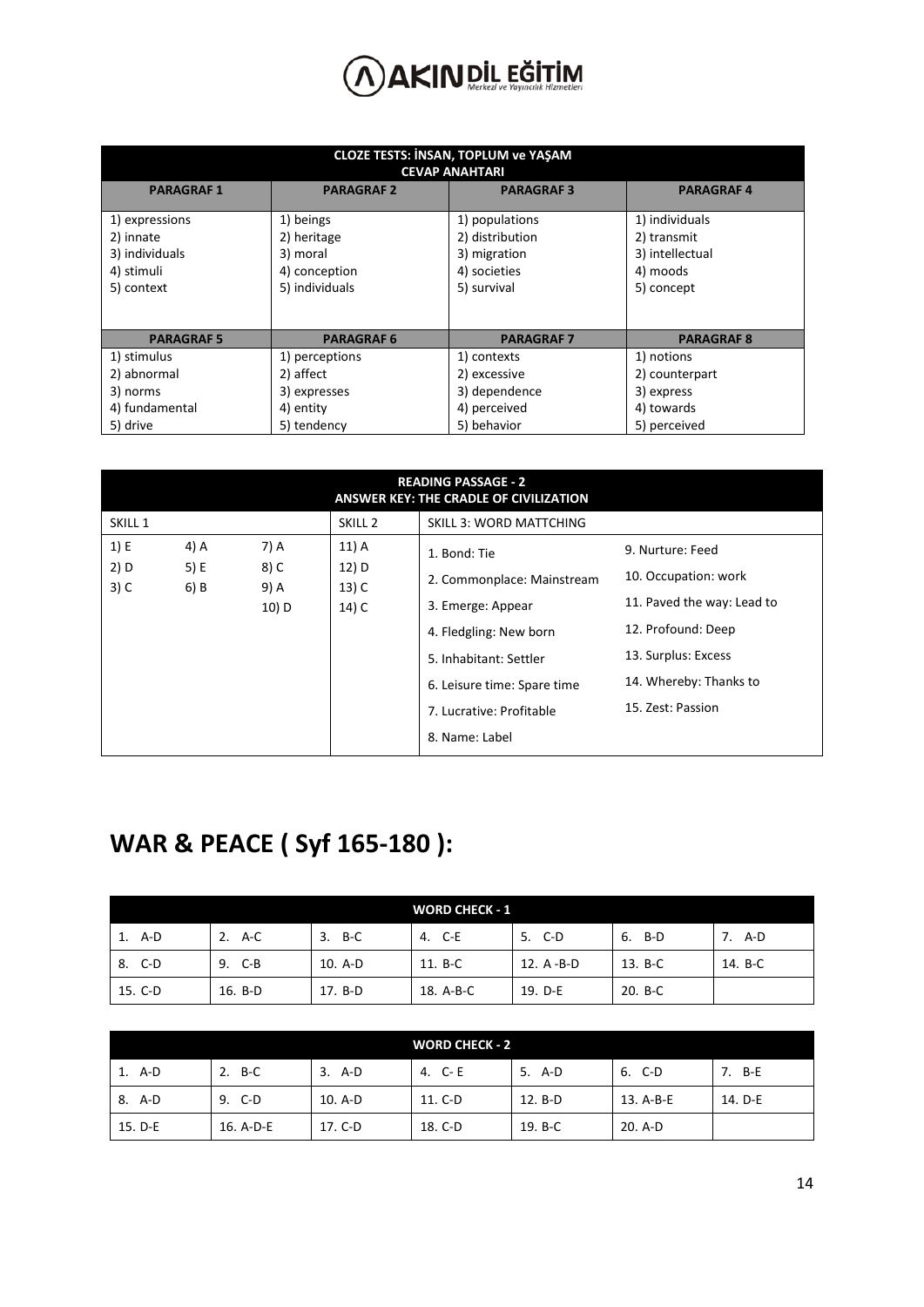| <b>WORD CHECK - 3</b> |          |           |           |           |           |          |
|-----------------------|----------|-----------|-----------|-----------|-----------|----------|
| 1. A-D                | 2. B-D-E | A-D<br>3. | 4. A-D    | 5. B-D    | 6. A-D    | 7. A-D-E |
| 8. C-D                | 9. C-D   | 10. B-C-D | 11. B-C-D | 12. B-C-E | 13. A-C-D | 14. C    |
| 15. B-C               | 16. D    | 17. B-D   | 18. A-B-D | 19. A-D-E | 20. B-C-D |          |

| <b>WORD CHECK - 4</b> |           |               |           |           |           |           |  |
|-----------------------|-----------|---------------|-----------|-----------|-----------|-----------|--|
| 1. D                  | 2. A-B-D  | $B-C-D$<br>3. | 4. B-D    | D<br>5.   | 6. A      | 7. A-C-D  |  |
| 8. A-D                | 9. A-D    | 10. A-D       | 11. A-C-D | 12. A-C-D | 13. A-D-E | 14. C-D-E |  |
| 15. B-C-D-E           | $16. B-D$ | 17. A-C-D     |           |           |           |           |  |

|               |             | <b>WORD CHECK - 5</b> |             |             |
|---------------|-------------|-----------------------|-------------|-------------|
| A- B- C<br>1. | $B-E$<br>2. | B-C-D<br>3.           | B-E-A<br>4. | 5. B-D-E    |
| 6. A-E        | B-E         | 8. A                  | B-C-D<br>9. | 10. E       |
| 11. A-D       | 12. D-E     | 13. B-E               | 14. C-E     | 15. A-B-C-D |

| <b>CLOZE TEST CEVAP ANAHTARI: SAVAŞ</b> |                   |                    |                   |  |  |  |  |
|-----------------------------------------|-------------------|--------------------|-------------------|--|--|--|--|
| <b>PARAGRAF1</b>                        | <b>PARAGRAF 2</b> | <b>PARAGRAF3</b>   | <b>PARAGRAF4</b>  |  |  |  |  |
| 1) fighting                             | 1) took place     | 1) colonists       | 1) assault        |  |  |  |  |
| 2) battleground                         | 2) capture        | 2) mutual          | 2) opponents      |  |  |  |  |
| 3) defeated                             | 3) casualties     | 3) recognition     | 3) trapped        |  |  |  |  |
| 4) victory                              | 4) involving      | 4) victory         | 4) evacuate       |  |  |  |  |
| 5) treaty                               | 5) struggle       | 5) revolutionaries | 5) fight          |  |  |  |  |
| <b>PARAGRAF5</b>                        | <b>PARAGRAF 6</b> | <b>PARAGRAF7</b>   | <b>PARAGRAF 8</b> |  |  |  |  |
| 1) resources                            | 1) conflict       | 1) dispute         | 1) acquiring      |  |  |  |  |
| 2) interests                            | 2) allies         | 2) claims          | 2) bilateral      |  |  |  |  |
| 3) colonialism                          | 3) rivalry        | 3) involved        | 3) violation      |  |  |  |  |
| 4) withdrawal                           | 4) rapid          | 4) parties         | 4) sovereignty    |  |  |  |  |
| 5) criticized                           | 5) arms           | 5) currently       | 5) unity          |  |  |  |  |

|              |                                      |                                           | <b>WORD CHECK - 6</b> |       |                            |          |
|--------------|--------------------------------------|-------------------------------------------|-----------------------|-------|----------------------------|----------|
| T. H         | $\mathbf{\hat{}}$<br><u>. .</u><br>- | $\overline{\phantom{0}}$<br>ີ<br>. ب<br>ັ | B<br>-4.              | . . A | $\epsilon$<br>∽<br>ь.<br>◡ | . .<br>ັ |
| -<br>8.<br>- | 9.<br>D                              | 10.A                                      |                       |       |                            |          |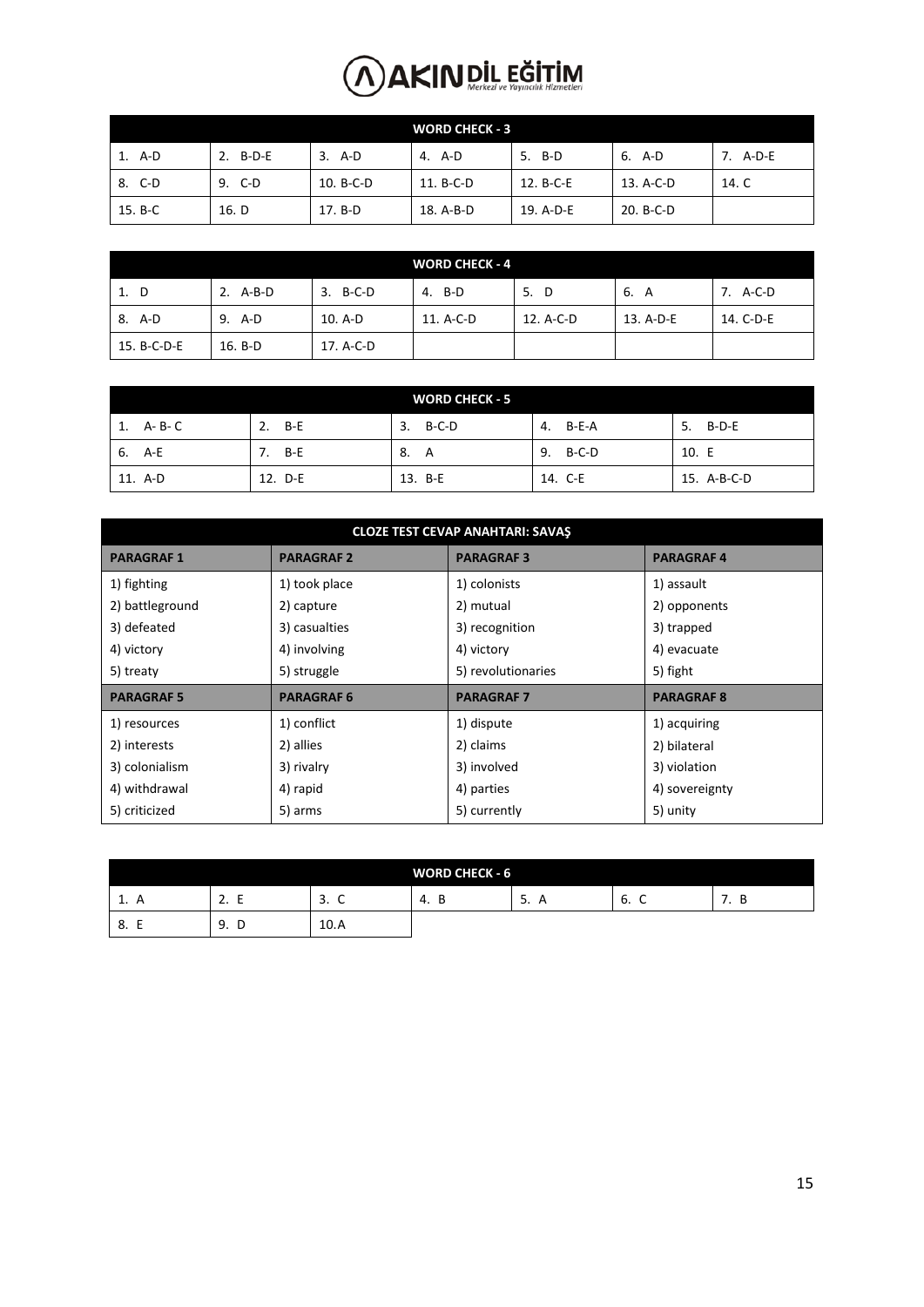| <b>CLOZE TEST CEVAP ANAHTARI:</b> |                   |                  |                    |  |  |  |  |
|-----------------------------------|-------------------|------------------|--------------------|--|--|--|--|
| <b>PARAGRAF1</b>                  | <b>PARAGRAF 2</b> | <b>PARAGRAF3</b> | <b>PARAGRAF4</b>   |  |  |  |  |
| A) treaty                         | A) allied         | A) enacted       | A) regulates       |  |  |  |  |
| B) agreements                     | B) defeated       | B) evacuate      | B) permitted       |  |  |  |  |
| C) end                            | C) cease-fire     | C) acknowledged  | C) imposed         |  |  |  |  |
| D) agreed                         | D) parties        | D) sovereignty   | D) force           |  |  |  |  |
| E) negotiation                    | E) terms          | E) recognized    | E) restricts       |  |  |  |  |
| <b>PARAGRAF5</b>                  | <b>PARAGRAF6</b>  | <b>PARAGRAF7</b> | <b>PARAGRAF8</b>   |  |  |  |  |
| A) rebel                          | A) deal           | A) welcomed      | A) put into effect |  |  |  |  |
| B) hostilities                    | B) co-operation   | B) carried out   | B) restored        |  |  |  |  |
| C) parties                        | C) sides          | C) conflict      | C) communication   |  |  |  |  |
| D) ceasefire                      | D) achieve        | D) solution      | D) released        |  |  |  |  |
| E) return                         | E) union          | E) ending        | E) captured        |  |  |  |  |

#### **ECONOMY & FINANCE ( Syf 181-192):**

|           |          |           | <b>WORD CHECK-1</b> |        |           |        |
|-----------|----------|-----------|---------------------|--------|-----------|--------|
| 1. B      | 2. C-D-E | 3.<br>A-B | 4. E-C              | 5. C-E | B-D<br>6. | 7. A-C |
| 8. A      | 9. B-E   | 10. A-B-D | 11. B               | 12. C  | 13. E     | 14. A  |
| 15. A-B-D |          |           |                     |        |           |        |

|                  |                   | <b>CLOZE TEST: EKONOMİ - TİCARET - ÜRETİM</b> |                   |
|------------------|-------------------|-----------------------------------------------|-------------------|
| <b>PARAGRAF1</b> | <b>PARAGRAF2</b>  | <b>PARAGRAF3</b>                              | <b>PARAGRAF4</b>  |
| A) based         | A) corporation    | A) assets                                     | A) disappointing  |
| B) bankruptcy    | B) manufactures   | B) lent                                       | B) decline        |
| C) leading       | C) products       | C) goods                                      | C) domestic       |
| D) revenues      | D) stock          | D) calculated                                 | D) stock markets  |
| E) competitive   | E) estimated      | E) rate                                       | E) individual     |
| <b>PARAGRAF5</b> | <b>PARAGRAF 6</b> | <b>PARAGRAF 7</b>                             | <b>PARAGRAF 8</b> |
| A) income        | A) impact         | A) manufacturing                              | A) assembly       |
| B) expenditures  | B) fiscal         | B) subsequently                               | B) bulk           |
| C) foreseen      | C) mitigate       | C) turning point                              | C) introduced     |
| D) sum           | D) recessions     | D) transition                                 | D) era            |
| E) taxes         | E) adverse        | E) boosted                                    | E) contribution   |

| <b>WORD CHECK - 1</b> |             |         |           |           |             |         |
|-----------------------|-------------|---------|-----------|-----------|-------------|---------|
| A-D                   | B-C-D<br>2. | 3. A-D  | 4. A-C-D  | 5.<br>- D | B-C-D<br>6. | 7. B-E  |
| 8. C                  | 9.<br>A-E   | 10. B-C | 11. A-D   | 12. A-B   | 13. B-D     | 14. A-D |
| 15. A-C-D             | 16. B-C     | 17. C-D | 18. A-C-D | 19. B-C   | 20. A-B     |         |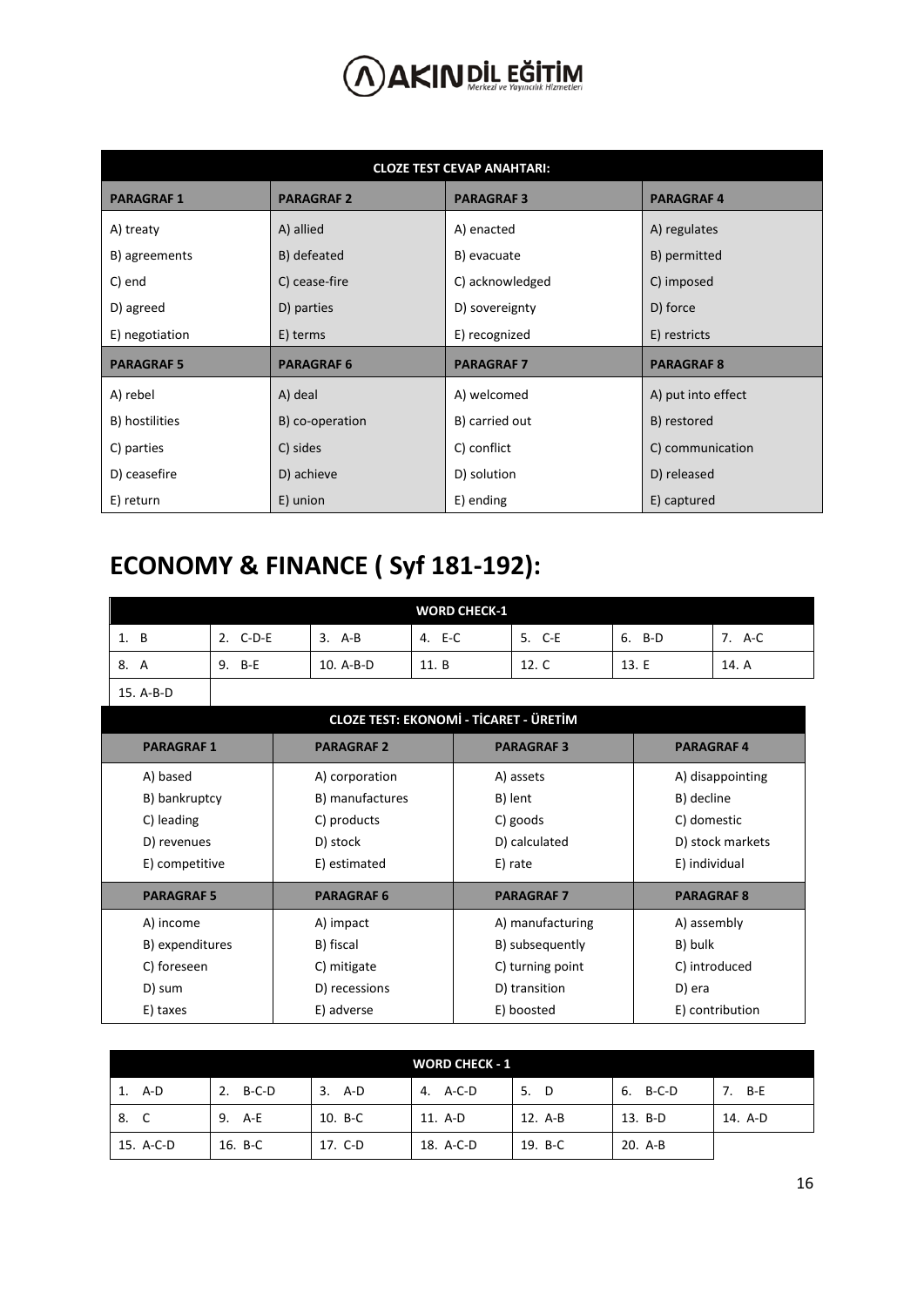|       | <b>WORD CHECK - 2</b> |    |         |     |           |     |                       |     |           |    |           |       |           |
|-------|-----------------------|----|---------|-----|-----------|-----|-----------------------|-----|-----------|----|-----------|-------|-----------|
|       | 1. A-D                | 2. | B-E     | 3.  | B-E       | 4.  | C-D                   | 5.  | $A-E$     | 6. | A-D-E     | 7.    | $A-C-E$   |
|       | 8. A-D                | 9. | $C-E$   |     | 10. A-E   |     | 11. C-D               |     | 12. B-C   |    | 13. A-C   |       | 14. A-B-C |
| 15. A |                       |    | 16. B-C |     | 17. B-C-D |     | 18. A-B               |     | 19. B-C-D |    | 20. A-B-C |       |           |
|       |                       |    |         |     |           |     | <b>WORD CHECK - 3</b> |     |           |    |           |       |           |
| 1.    | B-D                   | 2. | $B-C-D$ | 3.  | $A-B-D$   | 4.  | D-E                   | 5.  | B-E       | 6. | B-C-D     | 7.    | $A-B-D$   |
| 8.    | A-B-C                 | 9. | $A-E$   |     | 10. B-D   |     | 11. A-D-E             |     | 12. A-B-D |    | 13. B-C   | 14. D |           |
| 15. C |                       |    | 16. B-C | 17. | B-C-E     | 18. | B-D                   | 19. | B-D       |    | 20. B-E   |       |           |

#### **LITERATURE & ARTS ( Syf 193-202):**

| <b>WORD CHECK - 1</b> |            |     |         |            |              |       |
|-----------------------|------------|-----|---------|------------|--------------|-------|
| $C-D$                 | C-D        | A-D | B-D     | A-D        | $B-D-E$      | ◡     |
| <b>.</b>              | z.         | د.  | 4.      | 5.         | ь.           | . .   |
| B-C                   | $B-C-D$    | 10. | -B-E    | 12.        | 13.          | . B-D |
| -8.                   | 9.         | B-D | 11.     | A-D        | B-D          | 14.   |
| 15.<br>B-D            | 16.<br>D-E | 17. | 18. A-D | 19.<br>C-D | 20.<br>$C-D$ |       |

|             |           |           | <b>WORD CHECK - 2</b> |                |              |         |
|-------------|-----------|-----------|-----------------------|----------------|--------------|---------|
| A-B<br>-1.  | B-E<br>z. | B-C<br>э. | C-E<br>4.             | A-E<br>5.      | A-B<br>ь.    | A-D     |
| l 8.<br>A-C | A-E<br>9. | 10. C-D   | 11. A-D               | 12.<br>$A-B-D$ | 13.<br>B-C-E | 14. B-D |
| 15. D-E     | 16. A-D   | A-B       | 18. A-E               | 19. C-D        | 20.<br>B-D   |         |

|             |               |             | <b>WORD CHECK - 3</b> |               |       |         |
|-------------|---------------|-------------|-----------------------|---------------|-------|---------|
| в<br>1.     | z.<br>ш       | А<br>э.     | C-D<br>-4.            | $A-C-D$<br>.כ | b.    | $A-B-D$ |
| D-E<br>- 8. | $C-D-E$<br>9. | 10. A-B-C-D | 11. A                 | 12. A-B       | 13. B | 14. D-E |
| 15. A-C-D   | 16. D         | 17. A       | 18. E                 |               |       |         |

19. B 20.D

| <b>CLOZE TEST CEVAP ANAHTARI: EBEDİYAT</b> |                   |                  |                  |  |  |  |  |  |
|--------------------------------------------|-------------------|------------------|------------------|--|--|--|--|--|
| <b>PARAGRAF1</b>                           | <b>PARAGRAF 2</b> | <b>PARAGRAF3</b> | <b>PARAGRAF4</b> |  |  |  |  |  |
| 1) playwright                              | 1) take place     | 1) dramatize     | 1) fictional     |  |  |  |  |  |
| 2) narrative                               | 2) stage          | 2) accomplish    | 2) publication   |  |  |  |  |  |
| 3) performed                               | 3) script         | 3) characters    | 3) renowned      |  |  |  |  |  |
| 4) contemporaries                          | 4) drawn          | 4) imagination   | 4) misconception |  |  |  |  |  |
| 5) expressions                             | 5) plot           | 5) audience      | 5) genre         |  |  |  |  |  |
| <b>PARAGRAF5</b>                           | <b>PARAGRAF 6</b> |                  |                  |  |  |  |  |  |
| 1) antagonist                              | A) novels         |                  |                  |  |  |  |  |  |
| 2) genres                                  | B) featuring      |                  |                  |  |  |  |  |  |
| 3) series                                  | C) innovative     |                  |                  |  |  |  |  |  |
| 4) influence                               | D) genre          |                  |                  |  |  |  |  |  |
| 5) interpretations                         | E) masterpieces   |                  |                  |  |  |  |  |  |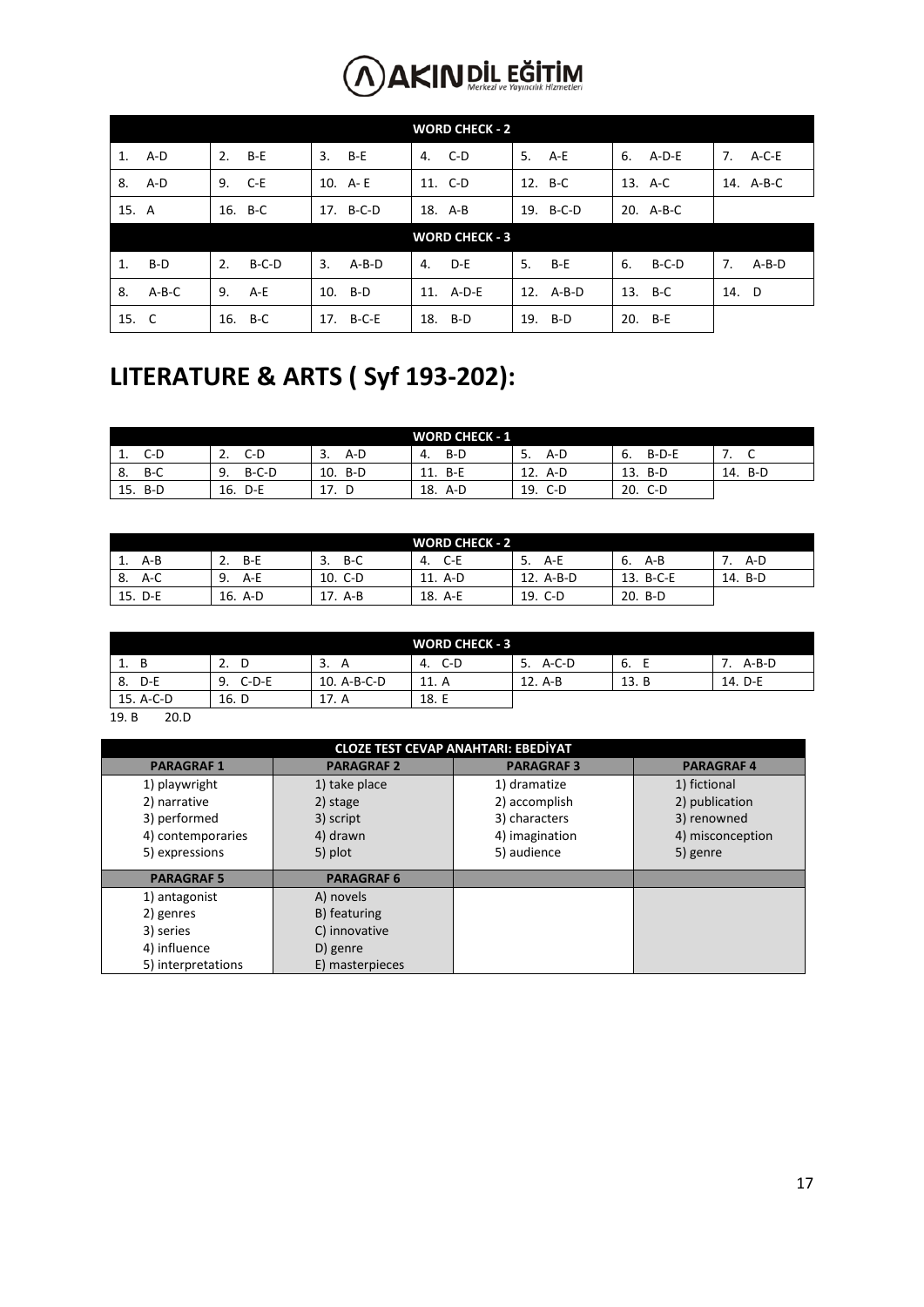### **HEALTH & MEDICINE ( Syf 203-222):**

| <b>WORD CHECK - 1</b> |            |              |            |            |                |          |
|-----------------------|------------|--------------|------------|------------|----------------|----------|
| $A-B-E$<br><b>.</b>   | B-D        | B-C<br>3.    | A-C<br>-4. | B-E<br>5.  | B-E<br>6.      | $C-D$    |
| B-C<br>8.             | B-C<br>9.  | B-C-D<br>10. | B-D<br>11. | 12.<br>B-D | 13.<br>B-E     | 14.<br>D |
| 15. A-B-D             | 16.<br>A-D | 17.<br>- D   | B-D<br>18. | 19.<br>A-D | 20.<br>$A-B-D$ |          |

| <b>WORD CHECK - 2</b> |               |           |           |                |            |         |
|-----------------------|---------------|-----------|-----------|----------------|------------|---------|
| $B-D-E$               | B<br>z.       | C-D<br>3. | B-E<br>4. | B-D<br>-5.     | B-C<br>-6. | A-D     |
| B-C<br>- 8.           | $B-D-E$<br>9. | 10. A-D   | 11. B-E   | . B-C-E<br>12. | 13. C-D    | 14. C-D |
| 15. A-B-D             | 16. B-C-D     | A-D       | 18. B-D   | 19. B-C        | $20. C-D$  |         |

|                 |             |            | <b>WORD CHECK - 3</b> |           |             |       |
|-----------------|-------------|------------|-----------------------|-----------|-------------|-------|
| B-D<br><b>.</b> | A-B-E<br>ـ. | C-D<br>э.  | C-D<br>-4.            | B-D<br>5. | $C-D$<br>ь. | A-D   |
| A-D<br>8.       | C-D<br>9.   | 10. B-D-E  | 11. B-C-D             | 12. B-D   | 13. C-D     | 14. D |
| 15. B-C-D       | 16. C-D     | 17.<br>B-C | 18. B-D               | 19. B-C   | 20. D       |       |

| <b>MIXED VOCABULARY - 1</b> |           |               |           |           |         |         |  |
|-----------------------------|-----------|---------------|-----------|-----------|---------|---------|--|
| A- B<br>ı.                  | D-E<br>z. | $B-C-D$<br>3. | C-D       | C-D<br>5. | - 6.    | B       |  |
| $B-D$<br>8.                 | 9.<br>C-D | 10. A-D       | 11. C-A   | 12. A-B-E | 13. C-D | 14. A-C |  |
| 15. B-D                     | 16. A-E   | B-D<br>17.    | 18. C-D-E | 19. B-D   | 20. C-E |         |  |

| <b>MIXED VOCABULARY - 2</b> |           |             |         |           |               |         |  |
|-----------------------------|-----------|-------------|---------|-----------|---------------|---------|--|
| B-D<br>٠.                   | C-E<br>z. | D-E<br>. ب  | B<br>4. | B-C<br>5. | $A-C-D$<br>ь. | B-D     |  |
| B-E<br>8.                   | D-E<br>9. | 10. A-B     | 11. C-E | 12. D     | 13. B-C       | 14. A-B |  |
| 15. C-D                     | 16. A-B-C | 17<br>B-D-E | 18. A-C | 19. B-E   | 20. A-E       |         |  |

|                 |           |           | <b>MIXED VOCABULARY - 3</b> |           |           |         |
|-----------------|-----------|-----------|-----------------------------|-----------|-----------|---------|
| C-E<br><b>.</b> | $A-C$     | $A-B-E$   | B-D-E<br>-4.                | A-C<br>5. | B-E<br>6. | $C-E$   |
| A-D<br>8.       | A-E<br>9. | $10. B-D$ | 11. C-D-E                   | 12. A-B-E | 13. C-D   | 14. B-C |
| 15. B-D         |           |           |                             |           |           |         |

|           | <b>MIXED VOCABULARY - 4</b> |             |           |              |               |         |  |  |  |
|-----------|-----------------------------|-------------|-----------|--------------|---------------|---------|--|--|--|
| <b>.</b>  | $B-C-E$                     | $A-C$<br>э. | -4.       | -5.<br>$A-B$ | $B-C-D$<br>ь. | $D - E$ |  |  |  |
| A-E<br>8. | B-D<br>9.                   | $10. B-C$   | $11. B-D$ | 12. A-D      | 13. C-E       | 14. B-C |  |  |  |
| 15. D     | 16. A-E                     | 17. D-E     | 18. E     | 19. C        | 20. B         |         |  |  |  |

| <b>MIXED VOCABULARY - 5</b> |           |           |           |               |             |           |  |
|-----------------------------|-----------|-----------|-----------|---------------|-------------|-----------|--|
| $B-D-E$<br>ᆠ.               | B-C<br>z. | A-C<br>3. | A-D<br>4. | $B-C-E$<br>5. | A-B-D<br>b. | $A-C-E$   |  |
| -B-C<br>8.                  | D-E<br>9. | 10. B-C-E | 11. A-B-C | 12. D         | 13. A-D     | 14. B-D-E |  |
| 15. A-E                     | 16. C     | 17. B-D-E | 18. A-C-E | 19. B-D       | 20. C-E     |           |  |

| <b>MIXED VOCABULARY - 6</b> |           |           |         |            |              |       |  |
|-----------------------------|-----------|-----------|---------|------------|--------------|-------|--|
| $C-D-E$                     | $A-B-E$   | $A-C-E$   | C-D     | B-E<br>-5. | A-B-C<br>-6. | A-D   |  |
| B-C<br>8.                   | 9.<br>A-E | 10. A-C   | 11. B-D | 12. A-E    | 13. B-D-E    | 14. C |  |
| 15. B-D-E                   | 16. A-C   | 17. B-C-D | 18. B-E | 19. A-B-D  | 20. C-E      |       |  |